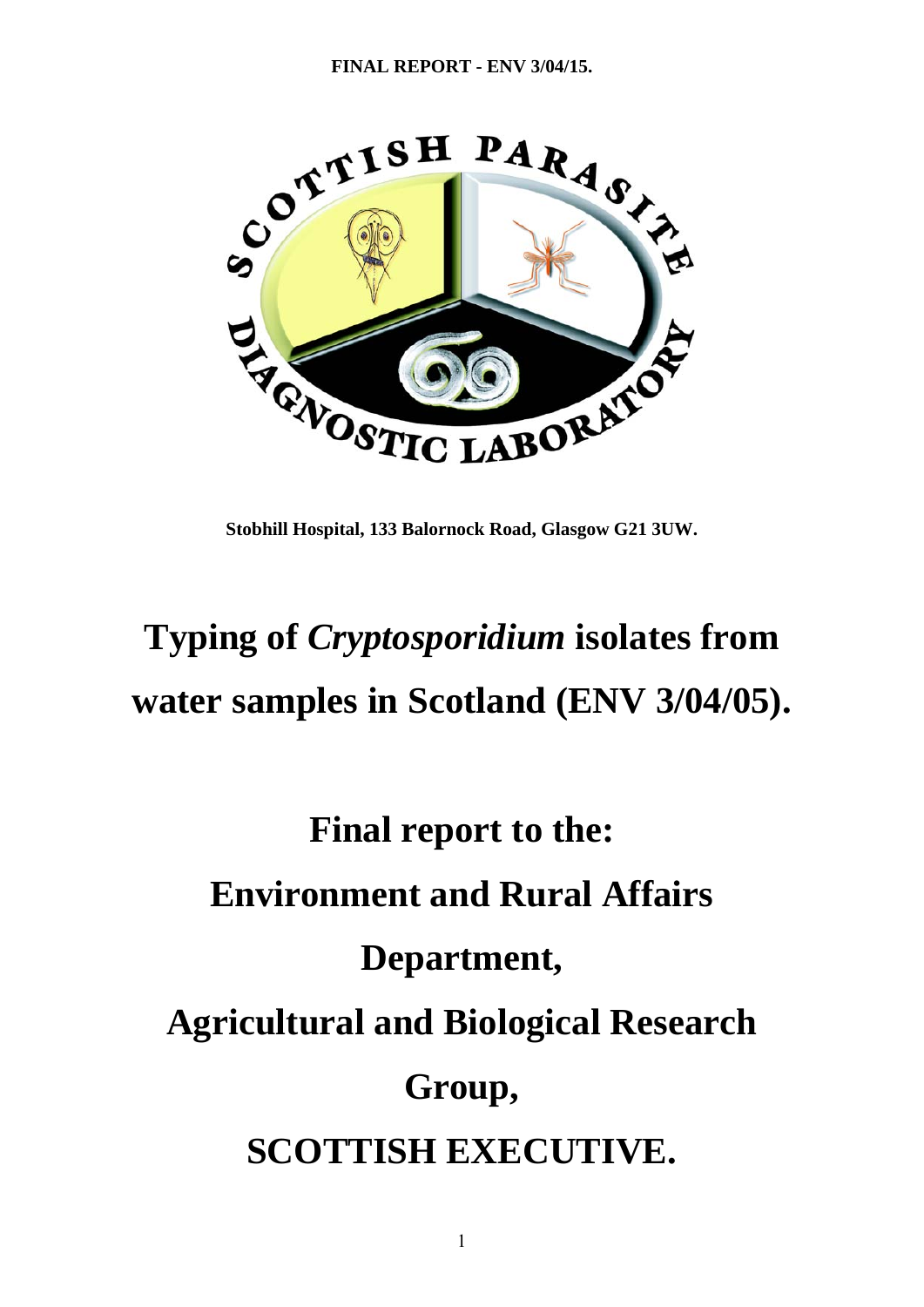## **Typing of** *Cryptosporidium* **isolates from water samples in Scotland (ENV 3/04/15).**

**Lead contractor**: Dr. H. V. Smith, Scottish Parasite Diagnostic Laboratory, Stobhill Hospital, 133 Balornock Road, Glasgow, G21 3UW. Telephone: 0141 201 3028; Telefax: 041 201 3029; e-mail: huw.smith@northglasgow.scot.nhs.uk

**The OBJECTIVE was to gain information on the occurrence of** *Cryptosporidium* **spp. oocysts in raw and treated drinking waters in order to identify the predominant types existing in water catchment areas and to monitor variations in the oocyst population distribution over a 1 year period with a view to assisting the assessment of the risk to human health.** 

**This was accomplished by:** 

**a) confirming the presence of** *Cryptosporidium* **species oocysts on microscope slides using epifluorescence and Nomarski differential interference contrast microscopy.** 

**b) assessing** *Cryptosporidium* **species oocyst integrity based on morphology using Nomarski differential interference contrast microscopy.** 

**c) determining species and / or genotype by established molecular methods in order to yield identification of distinct** *Cryptosporidium* **species, both known and previously unknown.** 

**This draft final report provides the Scottish Executive (SE) and Scottish Water (SW) with quality assured information on the occurrence, species and genotype of**  *Cryptosporidium* **oocysts in Scottish waters over a 1 year period by analysing oocyst morphometry and morphology and determining species / genotype of oocysts deposited on** *Cryptosporidium* **Directions (Scottish Water) 2003 microscope slides.**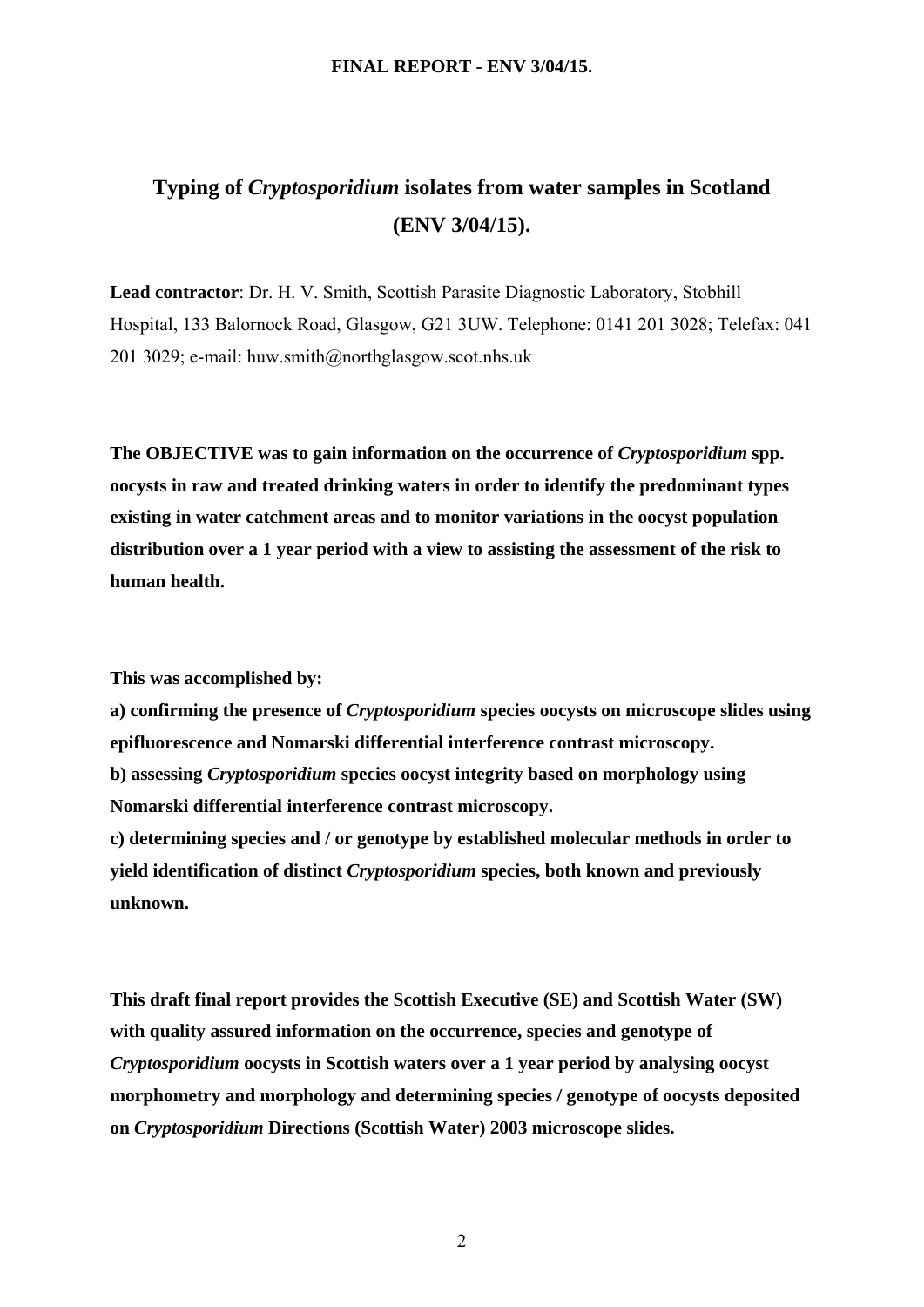## **1. INTRODUCTION**

 The protozoan parasite, *Cryptosporidium*, has been implicated in numerous waterborne and foodborne outbreaks of cryptosporidiosis (Smith and Rose 1990, 1998; Girdwood and Smith, 1999; Fayer *et al*. 2000; Slifko *et al*. 2000). *Cryptosporidium* has a complex life cycle, involving both asexual and sexual reproductive cycles, which is completed within an individual host, and transmission is *via* an environmentally robust oocyst excreted in the faeces of the infected host. Currently, there is debate concerning the number of species within the genus *Cryptosporidium*. Sixteen species of *Cryptosporidium* are valid and which might occur in our environment. There are: *Cryptosporidium hominis* described originally in humans, *C. parvum*, in man and numerous other mammals, *C. andersoni* and *C. bovis* in cattle, *C. muris* in mice, *C. felis* in cats, *C. suis* in pigs, *C. wrairi* in guinea pigs, *C. canis* in dogs *C. meleagridis* in turkeys, *C. baileyi* in chickens, *C. galli* in birds, *C. saurophilum* in lizards, *C. serpentis* in snakes, *C. scophthalmi* and *C. molnari* in fish. In addition, there are a further 40 (or more) *Cryptosporidium* genotypes, which differ significantly in their molecular signatures but, as yet, have not been ascribed species status (Smith *et al*., 2007; Tables 1a and b).

 Genetic analyses reveal that at least seven species (*C. hominis*, *C. parvum*, *C. meleagridis*, *C. felis*, *C. canis*, *C. suis*, and *C. muris*) and two genotypes (monkey and cervine) of *Cryptosporidium* are associated with human disease (Caccio *et al*., 2005, Smith *et al*., 2006) but *C. parvum* and *C. hominis* remain the most common species infecting humans. Species of *Cryptosporidium* reported to have crossed host-specificity barriers and detected in human stools are *C. meleagridis*, *C. felis*, *C. muris*, *C. suis* and *C. canis* and *Cryptosporidium* cervine and monkey genotypes (Table 1a).

| Cryptosporidium | <b>Dimensions of</b>         | <b>Primary host</b> | Human host range        |
|-----------------|------------------------------|---------------------|-------------------------|
| species         | $000ysts$ ( $\mu$ m)         |                     | Immuno(competent)       |
|                 |                              |                     | Immuno(compromised)     |
| C. parvum       | $4.5 \times 5.5$             | mammals             | Competent & compromised |
| C. hominis      | $4.5 \times 5.5$             | humans              | Competent & compromised |
| C. muris        | 5.6 x 7.4                    | mammals             | Competent               |
| C. felis        | $4.5 \times 5.0$             | felids              | Competent & compromised |
| C. meleagridis  | $4.5 - 4.0 \times 4.6 - 5.2$ | Turkeys, humans     | Competent & compromised |

**Table 1a. Differences in host range between species within the genus** *Cryptosporidium*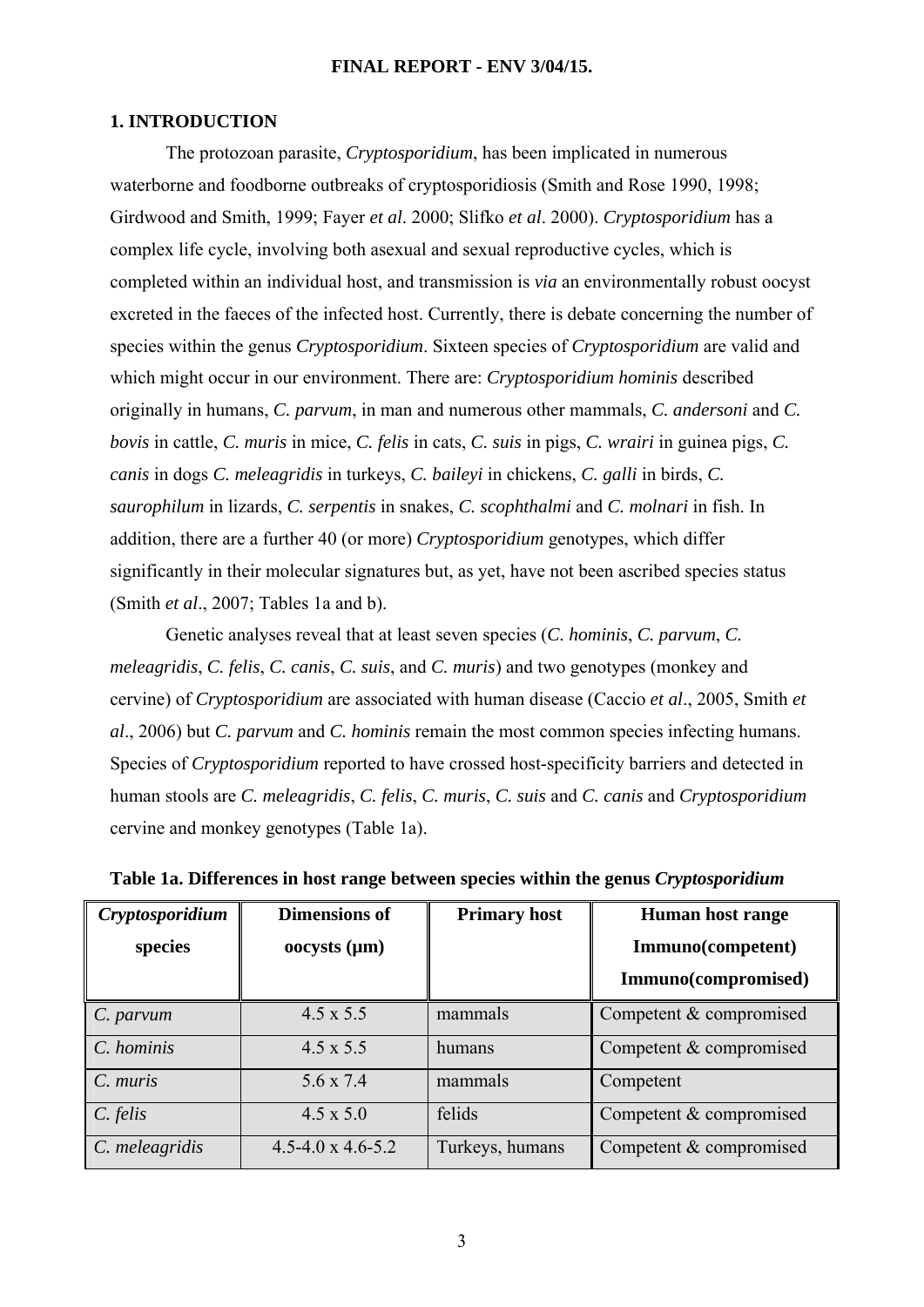| Cryptosporidium | <b>Dimensions of</b>             | <b>Primary host</b> | <b>Human host range</b> |
|-----------------|----------------------------------|---------------------|-------------------------|
| species         | $000ysts$ ( $\mu$ m)             |                     | Immuno(competent)       |
|                 |                                  |                     | Immuno(compromised)     |
| C. suis         | $4.9 - 4.4 \times 4.0 - 4.3$     | pigs                | Compromised             |
| C. andersoni    | $5.0 - 6.5 \times 6.0 - 8.1$     | cattle              | No data                 |
| C. bovis        | $4.76 - 5.35 \times 4.17 - 4.76$ | cattle              | No data                 |
| C. wrairi       | $4.0 - 5.0 \times 4.8 - 5.6$     | guinea pigs         | No data                 |
| C. baileyi      | $4.6 \times 6.2$                 | gallinaceous birds  | No data                 |
| C. galli        | $8.0 - 8.5 \times 6.2 - 6.4$     | birds               | No data                 |
| C. serpentis    | $4.8 - 5.6 \times 5.6 - 6.6$     | snakes              | No data                 |
| C. saurophilum  | $4.2 - 5.2 \times 4.4 - 5.6$     | lizards             | No data                 |
| C. nasorum      | $3.6 \times 3.6$                 | fish                | No data                 |
| C. scophthalmi  | $3.7 - 5.03 \times 3.03 - 4.69$  | turbot              | No data                 |
| C. molnari      | 3.23-5.45 x 3.02-5.04            | sea bream, sea bass | No data                 |
| Cryptosporidium | $4.5 - 6.0 \times 3.6 - 5.6$     | bobwhite quail      | No data                 |
| sp.             |                                  |                     |                         |
| Cryptosporidium | $5.8 - 5.0 \times 8.0 - 5.6$     | snakes, reptiles    | No data                 |
| sp.             |                                  |                     |                         |

**Key**. The *Cryptosporidium* species highlighted can infect human beings.

## **Table 1b.** *Cryptosporidium* **genotypes**

| Cryptosporidium genotypes     |                            |  |  |
|-------------------------------|----------------------------|--|--|
| Deer- mouse                   | Tortoise                   |  |  |
| Duck                          | Muskrat genotypes I and II |  |  |
| Goose genotype I and II       | Muskrat genotype I         |  |  |
| Unnamed goose genotype $(2x)$ | Mongoose                   |  |  |
| Squirrel $(x2)$               | Mouse                      |  |  |
| <b>Skunk</b>                  | Deer genotype              |  |  |
| Bovine genotype B             | Cervine                    |  |  |
| Horse                         | Deer-like                  |  |  |
| Bear                          | Lizard                     |  |  |
| <b>Unnamed Snake</b>          | Fox                        |  |  |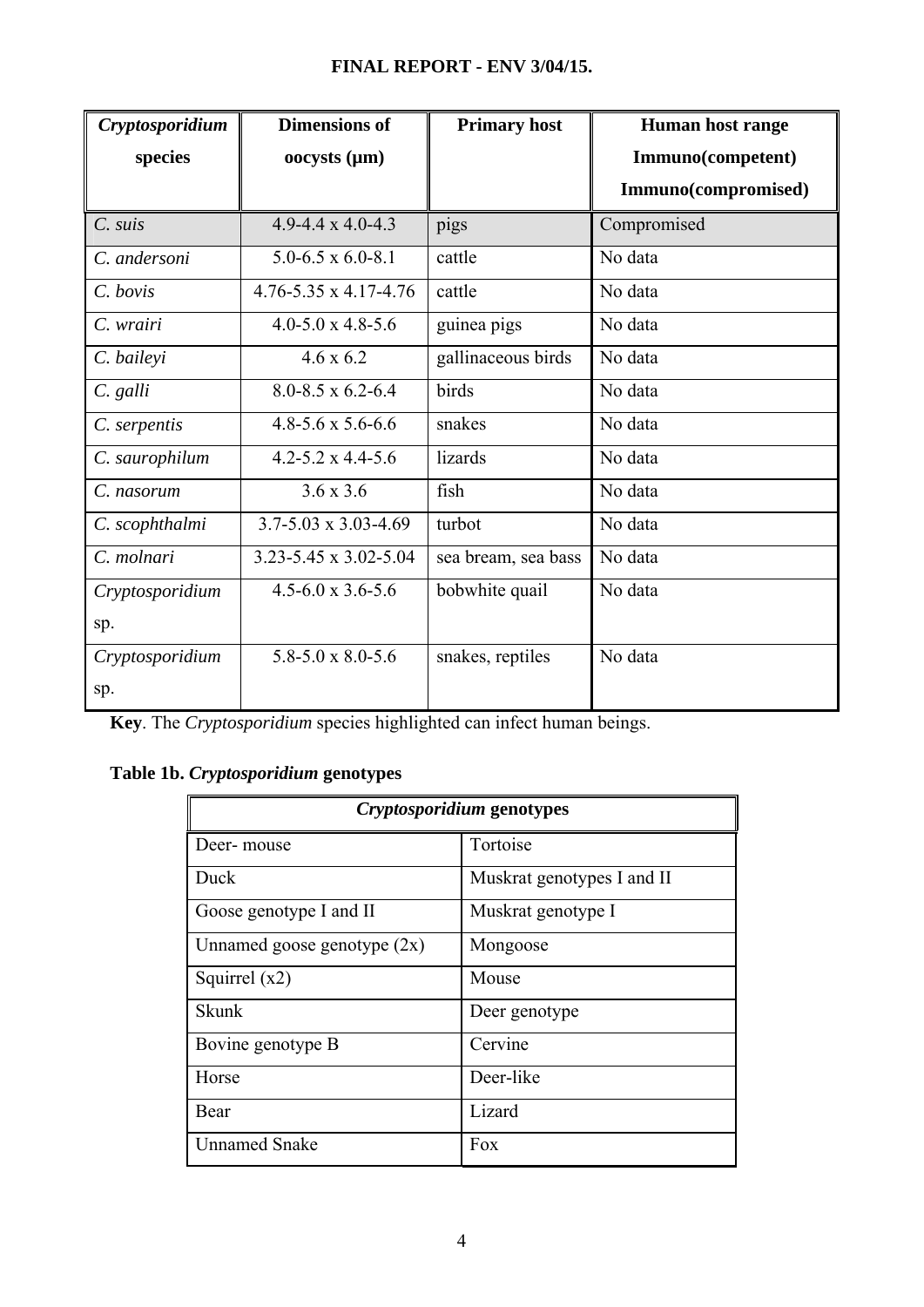| Cryptosporidium genotypes       |        |  |  |
|---------------------------------|--------|--|--|
| Unnamed Snake (W11)<br>Woodcock |        |  |  |
| Pig genotype II                 | ferret |  |  |

 Most human volunteer infectivity studies have used *C. parvum* oocyst isolates. Of 29 healthy human volunteers, with no evidence of previous *Cryptosporidium* infection, 20% became infected following an oral dose of 30 *C. parvum* (Iowa isolate, bovine) oocysts (DuPont, *et al*., 1995). A dose of 300 oocysts caused infection in 88%, and 1000 oocysts produced infection in 100% of volunteers tested. The median infective dose was calculated to be 132 oocysts. Of the volunteers who excreted oocysts, 39% developed diarrhoea and one other enteric symptom. Those with diarrhoea excreted more oocysts than those without diarrhoea, and were more likely to excrete oocysts on consecutive days (Chappell, *et al.,* 1996). Previous exposure confers some protection against reinfection. A 14 fold increase in ID50 occurred in volunteers with pre-existing anti-*C. parvum* serum IgG (Chappell *et al.,* 1999).

 Similar results were obtained with one recent human volunteer infectivity study using *C. hominis*. Twenty one adult healthy volunteers were challenged with 10-500 oocysts (isolate TU502). Of these, 16 individuals (76.2%) had evidence of infection. The  $ID_{50}$  was estimated as 10-83 oocysts using clinical and microbiological definitions of infection, respectively. Diarrhea occurred in 40% of subjects receiving 10 oocysts with a stepwise increase to 75% in those receiving 500 oocysts. Most infected persons elicited a serum IgG immune response (Chappell *et al*., 2006).

 The infectivity of different *C*. *parvum* isolates can vary in healthy human adult volunteers. Isolates differed in their  $ID_{50}$ , in their attack rate, and in the duration of diarrhoea they induced (Okhuysen *et al*., 1999). The median infectious dose is 9 oocysts for the TAMU (equine) isolate, 132 oocysts for the Iowa isolate and 1042 oocysts for the UCP (bovine) isolate of *C. parvum* (Okhuysen *et al*., 1999).

 Transmission occurs *via* any route by which material contaminated with viable oocysts excreted by infected hosts can reach the intestine of a susceptible host. Person to person transmission, *via* the faecal-oral route, is a major route and has been documented between family / household members, health workers and their patients, and children in daycare centres (probably due to the lower standards of personal hygiene exhibited by pre-school children) and other institutions. *Cryptosporidium* oocysts are frequent contaminants of water,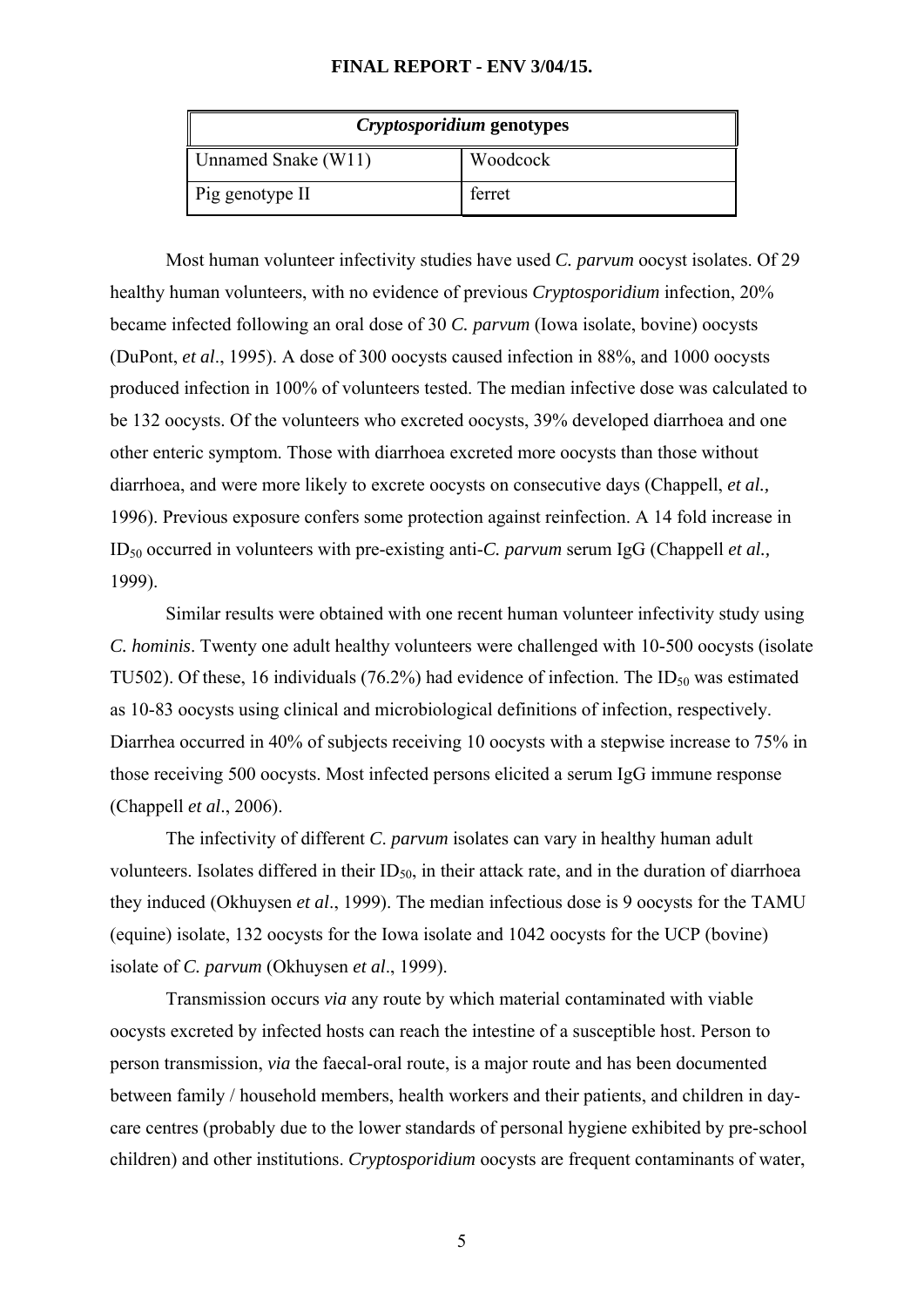with contributions from infected human and non-human hosts, livestock and agricultural practices and infected feral and transport hosts (Smith and Rose, 1990, 1998; Smith *et al.*, 1995; Smith and Lloyd, 1997). The most important route of environmental transmission is through the contamination of water by oocysts (Robertson *et al*., 1994; Lisle and Rose, 1995; Smith *et al*., 1995; Rose *et al*., 1997; Smith and Rose, 1998). Waterborne cryptosporidiosis, associated with community water systems, has been reported primarily from North America and Europe (Smith *et al*., 1995; Smith and Rose, 1998; Kourenti *et al*., 2006).

 In order to safeguard public water supplies from oocyst contamination, various recommendations have been made and the sampling and monitoring of water and environmental samples for oocysts has become a concern of increasing importance for the water industry and other interested bodies. Water microbiologists and epidemiologists require knowledge on the source and level of contamination, the viability of the organisms, the relationship to indicator organisms, and the reservoirs of infection, while engineers and utility operators require knowledge on (oo)cyst removal and inactivation by treatment processes. Regulators of drinking and wastewater programmes require to know where and when these organisms occur in water, the suitability and availability of monitoring methods, and whether treatment requirements should be standardised.

 Following a large outbreak of cryptosporidiosis in the Torbay area of Devon, where drinking water was strongly implicated, the case brought against the water company, of supplying water unfit for human consumption, was rejected by the Court on the grounds that epidemiological evidence was not admissible. In England and Wales, the Government promulgated Regulations to ensure that drinking water was treated to adequately remove *Cryptosporidium* spp. In England and Wales, the Government promulgated Regulations to ensure that drinking water was treated to adequately remove *Cryptosporidium* spp. Water undertakers are required to determine whether there is a significant risk from *Cryptosporidium* oocysts in water supplied from waterworks and to comply with the requirement for treating the water intended to be supplied. A treatment standard was set, based on a standard method that sampled at least 40 litres per hour of treated water, as a continuous sample, over a 24 hour period, and to implement the regulations, Standard Operating Protocols for monitoring *Cryptosporidium* oocysts in water supplies were identified for analysing samples. An average of less than 1 oocyst in 10 litres of the final water sampled over the 24 hour period was required as evidence of effective water treatment.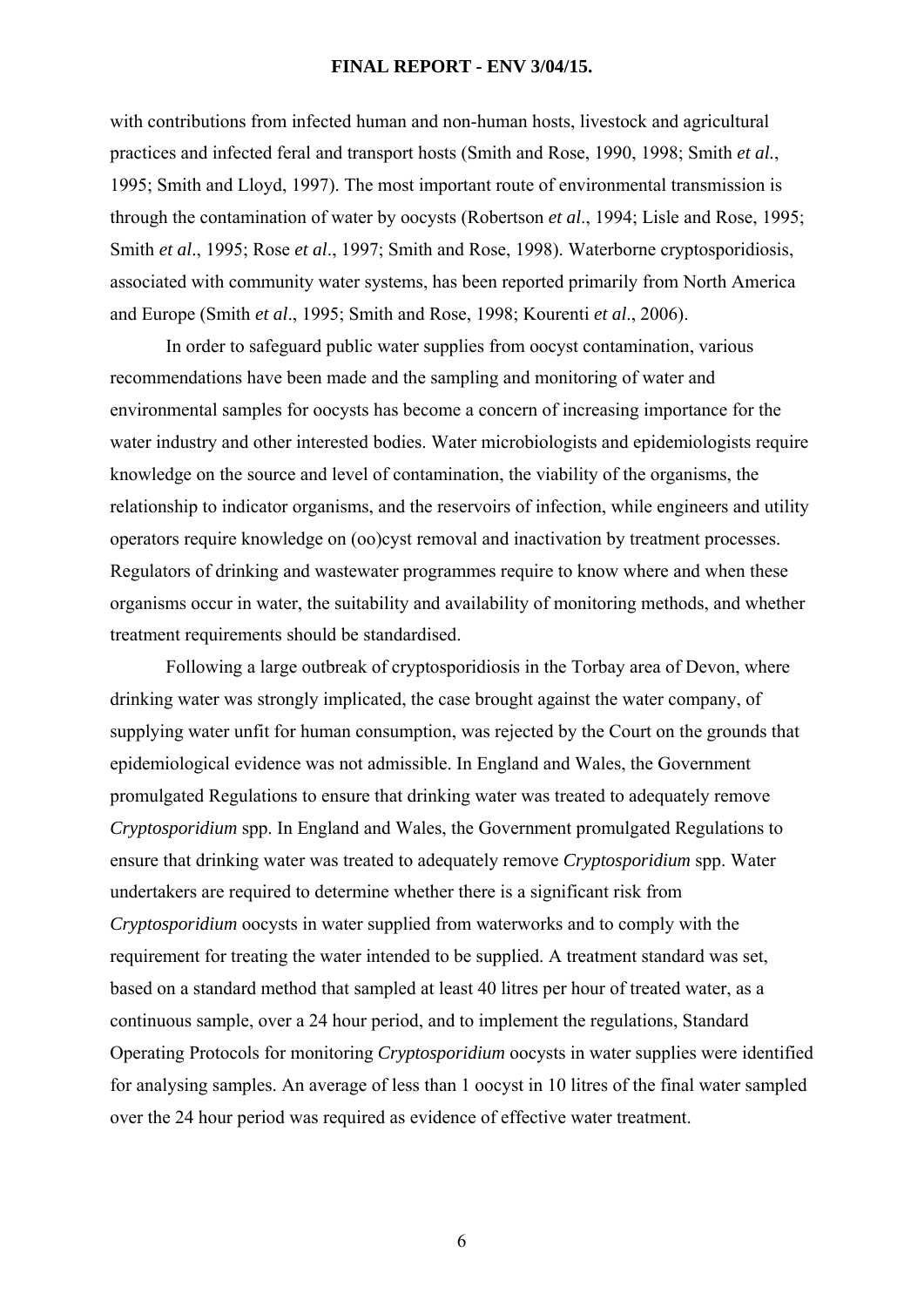In order to permit the use of analytical evidence in a Court of Law, strict rules for all aspects of sampling and analysis were laid down and an information letter, since updated, identified the Protocol containing Standard Operating Protocols (SOPs) for monitoring *Cryptosporidium* oocysts in water supplies (Anon., 2005). Identification and enumeration of oocysts using modifications of Smith *et al*. (1989) and Grimason *et al*., (1994) is performed on air dried oocysts, methanol fixed onto glass microscope slides and stained with a DWI approved commercially available monoclonal antibody that recognises exposed epitopes on oocysts walls (FITC-*C*-mAb) and the nuclear fluorogen 4'6-diamidino-2-phenyl indole (DAPI). Slides are viewed under the appropriate filters of an epifluorescence microscope and oocysts identified, measured and enumerated.

 The same SOPs are used in Scotland [The Cryptosporidium (Scottish Water) Directions 2003]

[http://www.scotland.gov.uk/Publications/2004/01/18727/31490.](http://www.scotland.gov.uk/Publications/2004/01/18727/31490) The Cryptosporidium (Scottish Water) Directions 2003, which came into force on 01/01/2004, requires Scottish Water to implement the recommendations contained in the Third Report of the 'Group of Experts on Cryptosporidium in Water Supplies' (Anon. 1998), and sets out a framework for assessing the risk of Cryptosporidium in public water supplies in Scotland. It requires Scottish Water to assign a score to each of their supplies depending on the assessed risk of *Cryptosporidium* contamination of the catchment, and, for those high- risk supplies, requires continuous monitoring for *Cryptosporidium* oocysts. The revised 'Directions' provide for more widespread testing for *Cryptosporidium* to provide data about background levels in water supplies. A provision for *Cryptosporidium* sampling at all water treatment works was put in place between January and June 2004, and from June 2004, every supply in Scotland will be tested at least once a month with the frequency of testing being based on the assessed risk and the flow through the works. These revised 'Directions' presented the ideal opportunity to investigate the *Cryptosporidium* species / genotypes present in Scottish raw and final waters.

 All objects which fulfil the definition of a *C. parvum* oocyst must be included in the count. Objects which are less than 4 x 4μm or greater than 6 x 6μm, should be noted and included with the final report, but not in the count. The species of *Cryptosporidium* cannot be determined by viewing these slides because the dimensions of oocysts from species which are infectious to humans and those which are not can overlap (Table 1). Molecular methods offer the solution to this problem, and methods based on the polymerase chain reaction (PCR) are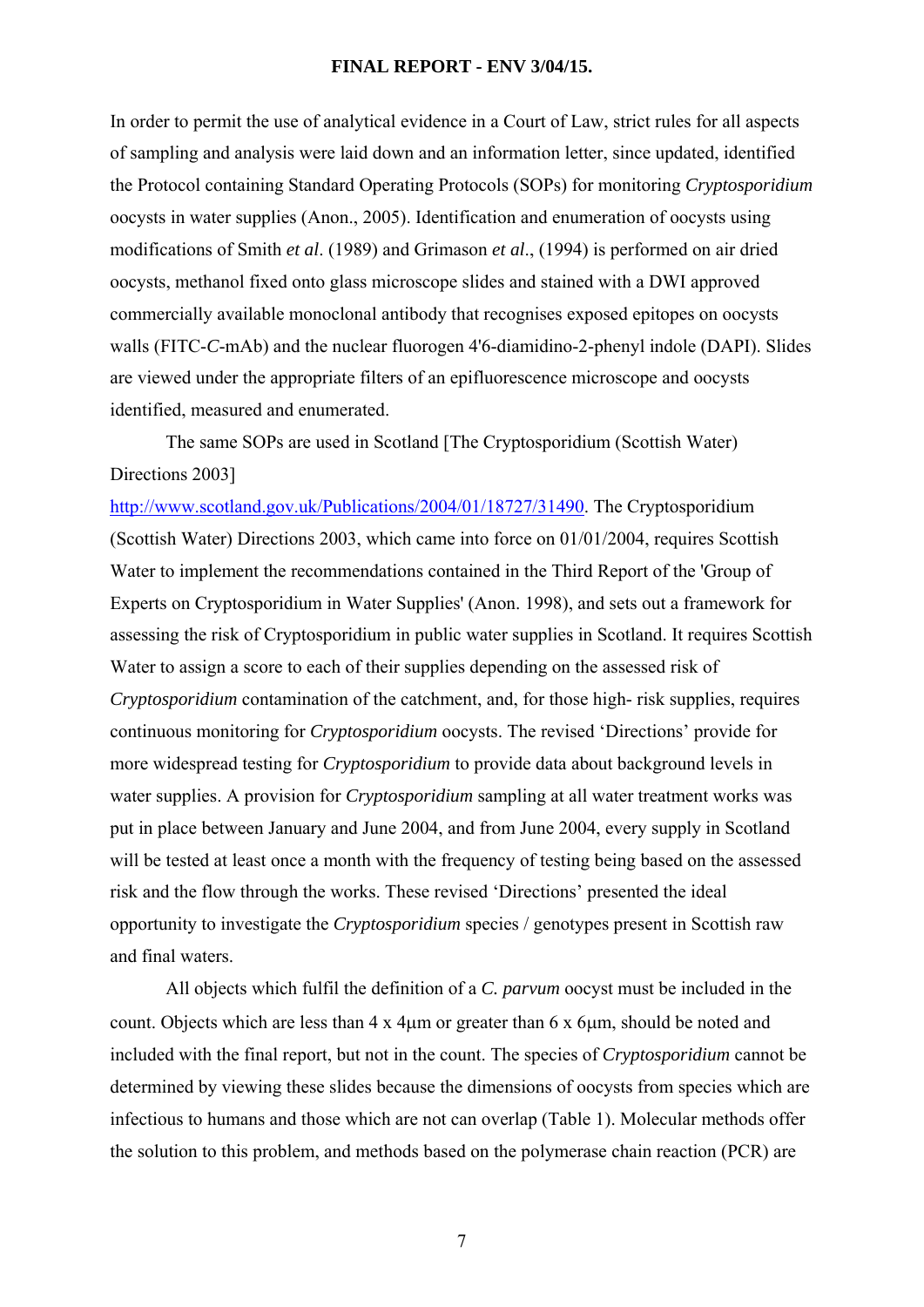available for genotyping and speciating *Cryptosporidium*, primarily from stool samples where oocyst density, and hence extractable DNA, is high.

 Oocysts occur at low densities in water (Smith and Rose, 1990, 1998; Smith *et al*., 1995) and methods which can genotype small numbers of organisms reliably and reproducibly from water concentrates are required to determine which species occur, and with what frequency, in water. DNA extraction is at the centre of efficient PCR amplification and the detection of small numbers of oocysts by molecular methods. A standard, maximised method for DNA extraction from *C. parvum* oocysts is essential both for detecting small numbers of oocysts and for evaluating the sensitivity of detection by PCR using different primers. Disruption of the robust oocyst wall is a prerequisite to the release of sporozoite nuclei and effective DNA extraction, while the liberation of DNA from bound protein, is essential both for efficient primer annealing and successful PCR amplification.

 Environmental contamination with oocysts of *Cryptosporidium* species that are not infectious to susceptible human hosts contributes to the difficulties in assessing the risk to public health from waterborne oocysts. The extent of the occurrence of species other than *C. parvum* in the environment is only now being addressed. Xiao *et al.* (2001b) reported the analysis of 29 storm water samples in the USA, which revealed the presence of *Cryptosporidium* spp. in 27 of them, mainly wildlife *Cryptosporidium* genotypes. The most common genotypes / species found in surface waters were *C. parvum*, *C. hominis* and *C. andersoni*, with *C. andersoni* reported to be the most commonly found in wastewater (8 samples). However, restriction fragment length polymorphism (RFLP) patterns indicated mixed populations and sequence analysis of the amplicons indicated that only 4 genotypes had 100% homology with previously known sequences. A more recent study on storm waters reported that 94.4% ( $n = 107$ ) of samples analysed from 3 watersheds in New York were linked to animal sources in a total of 22 *Cryptosporidium* species and genotypes identified. However, only 11 of these identified species/genotypes could be attributed to known species / groups of animals: *Cryptosporidium* opossum I, cervine, muskrat I and II, deer, snake and skunk genotypes and *C. baileyi*, *C. parvum* and *C. hominis* species (Jiang *et al*., 2005).

 Environmental matrices contain many inhibitory substances in varying quantities, which will decrease the sensitivity of detection. This demands more effective methods both for neutralising inhibitory effects and extracting nucleic acids. IMS can reduce the inhibitors of PCR (e.g. clays, pH, humic and fulvic acids, polysaccharides and other organic compounds, salts and heavy metals, etc.) as well as other substances that co-purify with nucleic acids, and which are found frequently in water concentrates. *Cryptosporidium* positive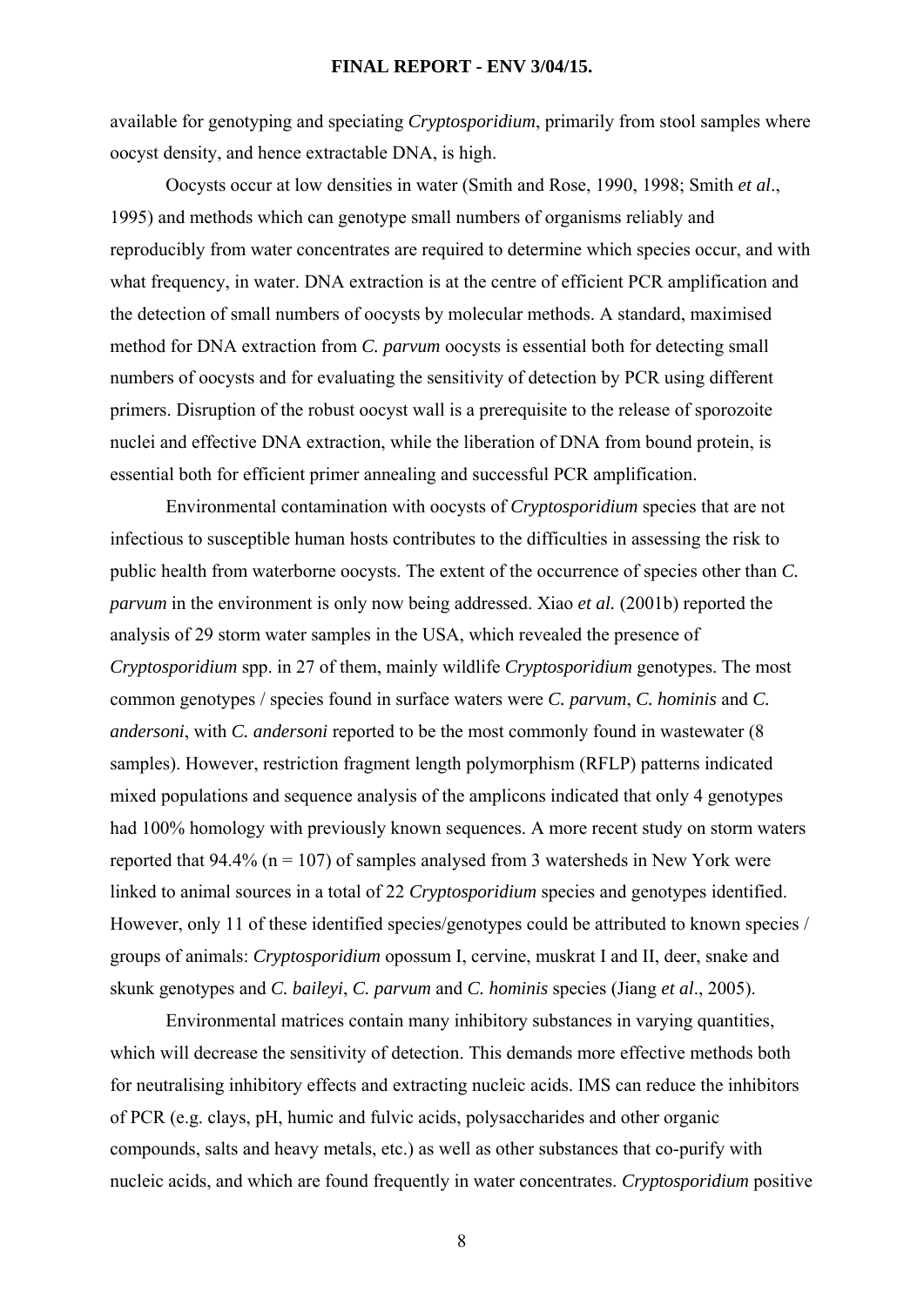slides contain oocysts stained with antibodies labelled with FITC-*C*-mAb and DAPI, which could reduce or inhibit PCR amplification. Our data indicate that DNA extraction in our lysis buffer system does not reduce PCR amplification. Currently, for many PCR assays, there is a distinct difference between laboratory and field outcomes.

 In 2005, the Drinking Water Quality Regulator for Scotland and Scottish Water awarded a 1 year research contract to SPDL to genotype *Cryptosporidium* oocysts detected in the Scottish Water (SW) Routine *Cryptosporidium* Monitoring Programme.

## **2. MATERIALS AND METHODS**

## **2.1** *Cryptosporidium* **positive water monitoring slides**

 SW selected *Cryptosporidium* positive slides to be sent to SPDL by courier. These consisted of all final water samples and selected raw water samples. Approximately 20 slides were received and analysed weekly. Each sample was allocated an unique SPDL number which was used throughout the process of work (sample, lysate test tubes, PCR1 and PCR2 test tubes).

## **2.1.1 Microscopic examination of slides**

 Each microscope slide received from SW had been stained with FITC-*C*-mAb and DAPI. Slides were re-examined at SPDL according to the DWI SOP for 'Monitoring of *Cryptosporidium* oocysts in Treated Water Supplies to Satisfy Water Supply (Water Quality) (Amendment) Regulations 1999, SI No. 1524 Part 2'. An object, located under the x20 objective, which fitted the initial criteria attributed to a *Cryptosporidium* oocyst, was examined further using the x40 and x100 oil immersion objectives. DAPI intercalates with the nuclei of the *Cryptosporidium* oocysts sporozoites within viable and non-viable oocysts. The presence (and where possible the number) of DAPI stained sporozoite nuclei in each oocyst was determined. Nomarski differential interference contrast (DIC) optics were used to determine the internal morphology of oocysts.

#### **2.1.2 Microscope optics**

 An Olympus BH-2 epifluorescence microscope equipped with Nomarski DIC optics was used to view the prepared slides**.** Epifluorescence microscopy using ultra-violet (UV) excitation (excitation 355 nm, emission 450 nm) was used to determine the presence of the DAPI stained sporozoite nuclei. A blue filter block (excitation 490 nm; emission 510 nm) was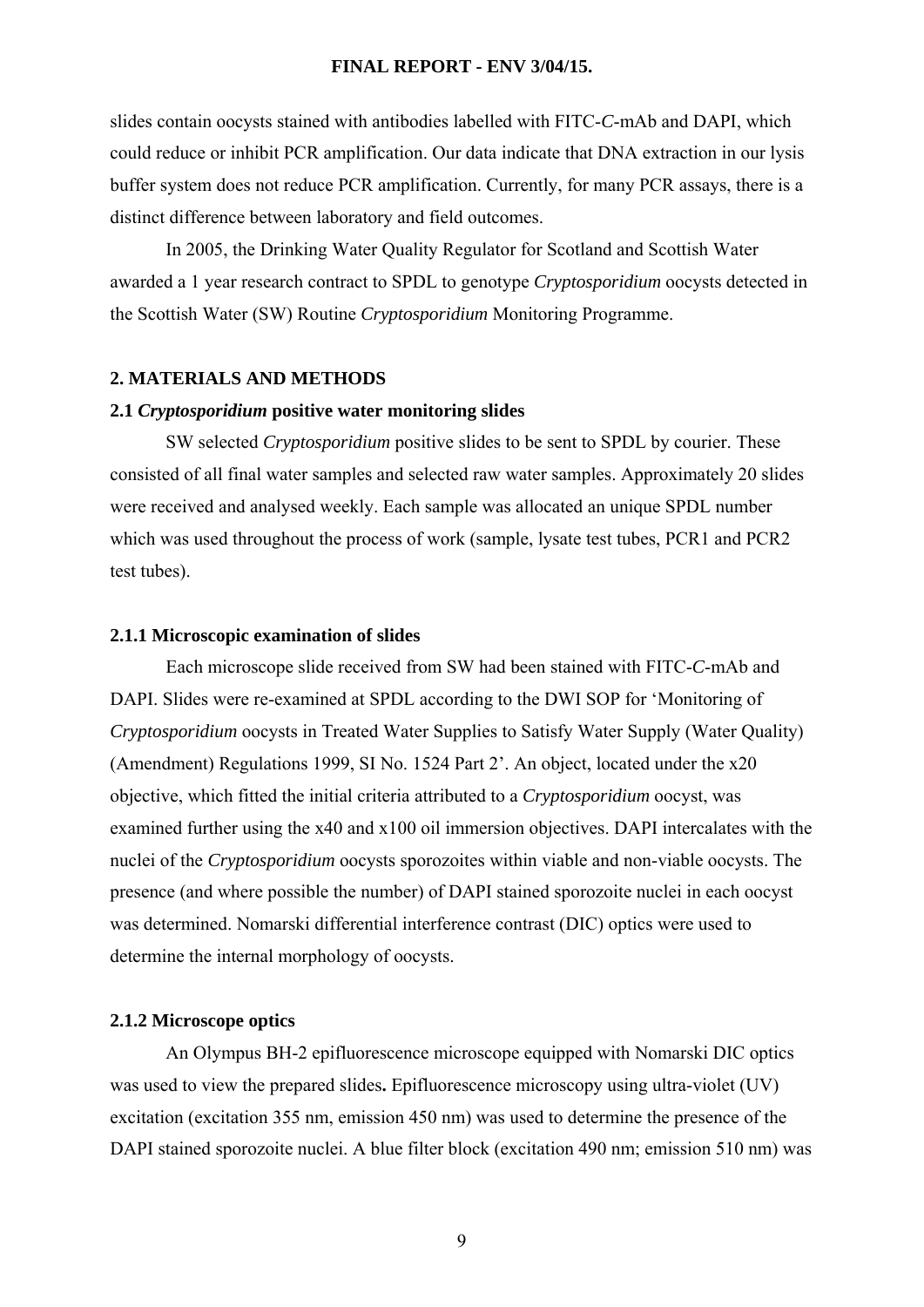used to visualise FITC-*C*-mAb emissions. Nomarski DIC optics was used to determine internal morphology.

## **2.2 DNA extraction from slides**

 DNA extraction from slides was performed according to Nichols *et al*. (2004). The methodology consists in the following sequential steps: i) removal of oocysts from slides by scraping the slide surface, ii) preparation of oocyst lysate i.e. liberation of sporozoite DNA in suspension by freezing and thawing oocysts, iii) digestion of proteins closely associated with the DNA with proteinase K (pK) and iv) inactivation of pK by heat treatment followed by high speed centrifugation to remove particulate material from the lysate. Lysates were stored at -20°C until used.

## **2.2.1 Protocol for removing oocysts from slides (slide scraping)**

 All slides were processed to completion, individually. Slides were placed on absorbent tissue and a cotton swab moistened in nail varnish remover was applied onto the nail varnish to soften it. The perimeter of the coverslip was swabbed with the impregnated swab to soften the nail varnish, and the opposite end of the swab was used to scrape the nail varnish from the coverslip / slide interface onto the absorbent tissue. A clean scalpel blade was positioned between a corner of the coverslip and the slide surface and the coverslip was gently levered off the slide. The opposite end of the coverslip was held gently to avoid sideways movement of the coverslip or slide. Once lifted, the coverslip was inverted and placed onto the absorbent tissue. The Teflon®-coated area of the Regulatory slide surrounding the well was dried with a small piece of folded absorbent tissue, then 10ul of lysis buffer (LB; 50 mM Tris-HCl pH 8.0, 1 mM EDTA pH 8.0, 0.5% SDS) were pipetted onto the well of the slide. The entire surface of the well was scraped with a sterile 10 µl bacteriological inoculation loop (Nunc, UK), and once scraped, the loop was placed on a support so that it did not rest on a contaminated surface.

 Residual LB was aspirated by tilting a slide to an angle of about 45°C from the horizontal towards the operator, and aspirating the fluid which collected at the bottom of the well by placing the tip of a P20 Gilson pipette fitted with a filter tipped pipette tip close to, but not touching, the fluid.

 The LB, containing the scraped sample, was pipetted into an appropriately labelled 1.5 ml screw cap microcentrifuge tube. A further 10 µl aliquot of fresh LB was deposited onto the sample well using a clean pipette tip, and the sample scraped using the same inoculation loop.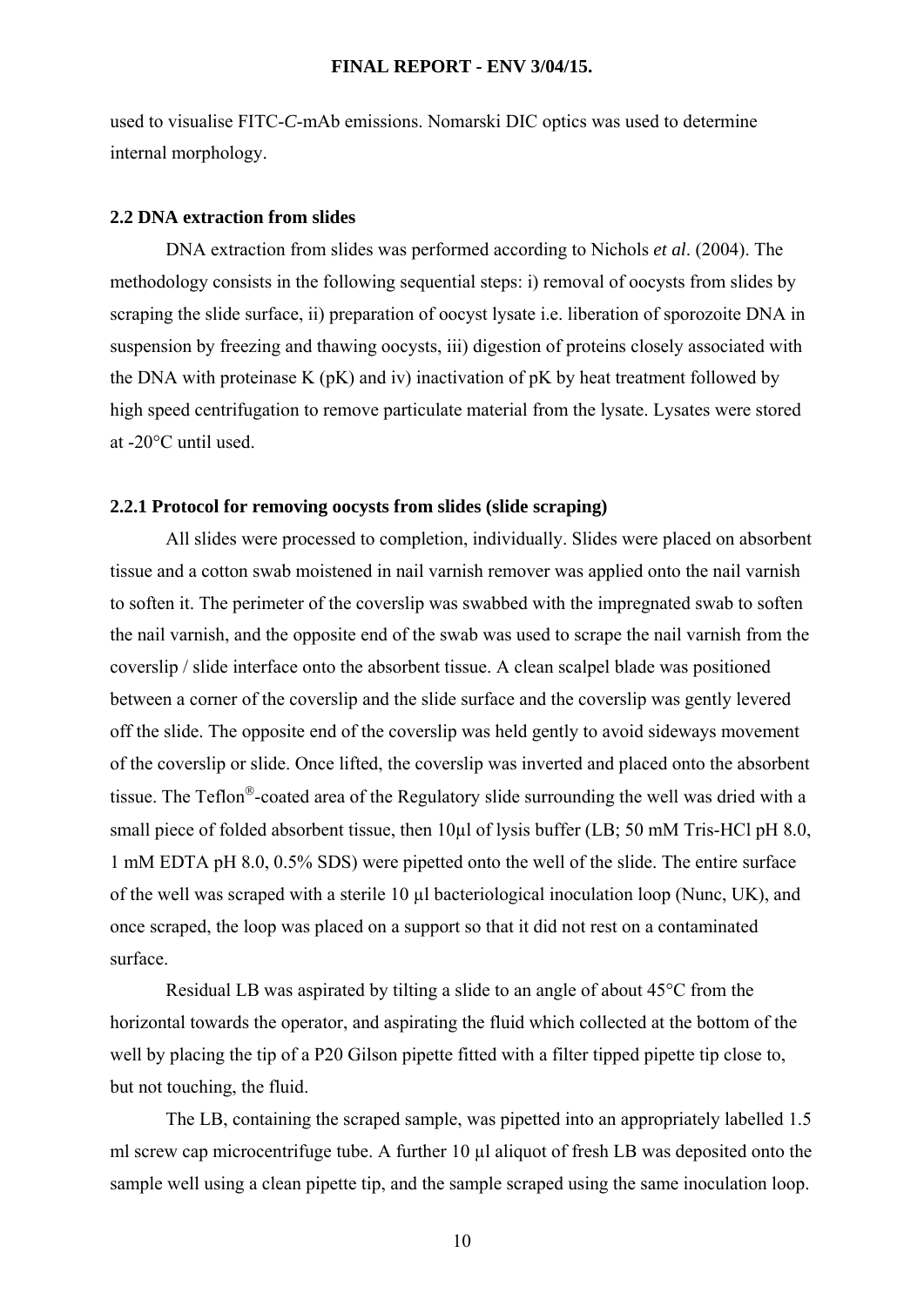Once scraped, the loop was placed on a support so that it did not rest on a contaminated surface. All liquid was removed from the well as described above, then the slide was rotated through 180º and the slide scraping steps were repeated, twice again. The final volume of the sample amounted to ∼40µl. The loop was snapped, carefully, by pressing it against the inner wall of the microcentrifuge tube and the rim and left in the tube, which was capped. Swabs, gloves and absorbent tissues were disposed of immediately after each sample was removed from a slide. Once scraped, the slide was retained and re-examined by epifluorescence microscopy to determine the efficiency of the removal procedure.

## **2.2.2 Preparation of oocyst lysate by freezing and thawing**

 DNA extraction was conducted in a designated area. Sample tubes were placed in a polystyrene rack, which was used to support the tubes during freeze-thawing. The polystyrene rack was floated on the liquid nitrogen (LN) for 1 min, fully immersing the tubes, then the rack was transferred to a 65°C water bath for 1 min. This freeze / thawing cycle was repeated 15 times, and every 5 cycles, tube contents were gently mixed by rocking the rack. Each sample was centrifuged at 14,000 *g* for 10 sec to ensure that all the sample lysate was deposited at the base of the tube. Lysate was transferred into a clean tube containing 1.6 µL of pK at 5 mg mL-1 using a pipette fitted with a filter tipped pipette tip and incubated at 55°C for 3 h in a water bath. Following incubation, capped tubes were centrifuged at 14,000 *g* for 10 sec to ensure that all the sample lysate was deposited at the base of the tube. Samples were incubated at 90°C for 20 min in a water bath to denature pK, chilled on ice for ∼1 min, then centrifuged at  $14,000 \times g$ , for 5 min at room temperature. All supernatant (approximately 30) μL) was transferred to a clean, labelled tube and stored at -20°C until used.

## **2.3 DNA PCR amplification**

## **2.3.1. PCR assays**

Two nested PCR assays that target the 18S rRNA gene were used:

**Locus 1:** The 18S rRNA gene fragment of Xiao *et al*. (1999, 2001). This PCR-RFLP assay will determine most currently recognised *Cryptosporidium* species genotypes. The initial RFLP analysis of this locus requires two separate enzymatic digestion of the PCR product with the restriction endonucleases *AseI* and *SspI*.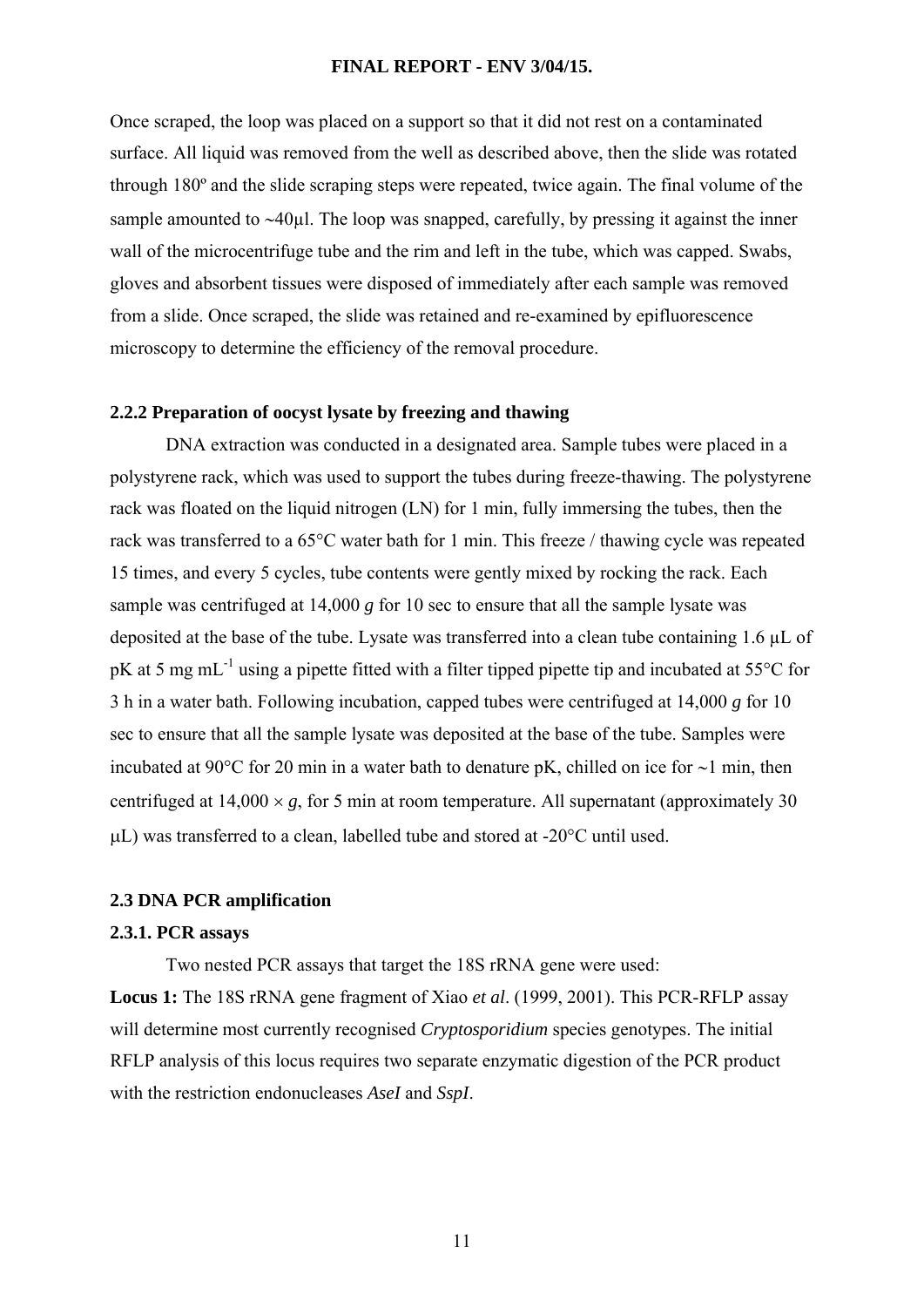**Locus 2:** The 18S rRNA gene fragment of Johnson *et al*. (1995). This PCR-RFLP assay uses two published primers sequences in a nested assay incorporating the published CPB-DIAGR/F primers amplicon. Both outer primers amplify all major species and are *Cryptosporidium* specific. The initial RFLP analysis of this locus requires a one-tube simultaneous enzymatic digestion with two restriction endonucleases *AseI* and *DraI*.

## **2.3.2 PCR reactions**

 PCR reactions were set up in a designated laboratory in a UV pre-sterilised hood. Each reaction was performed in either 50 or 100 μl containing pre-mixed reagents at final concentrations of 200 μM of each of the four dNTP's; BSA at 400 μg ml<sup>-1</sup>; MgCl<sub>2</sub> at concentrations varying from 2.0 to 6 mM, depending on the PCR assay; 2.5U of *Taq* polymerase (ABgene, UK); Tween 20 (2% concentration) and primers (MWG Biotech. UK Ltd., Milton Keynes, UK), at the concentration specified for each assay in 1x PCR buffer IV (ABgene, UK). Two μl of DNA template (lysate defrosted at room temperature, mixed by vortexing for 10 sec and pulsed at 14,000 x *g* for 10 sec in a microcentrifuge) were used for first round amplification. Three negative controls were set up for each PCR run: one using the water designated for preparing the megamix (performed in the laboratory designated for pre-PCR manipulations), one using LB set up before dispensing the test samples and one set up after all the test samples for an individual PCR run were dispensed. One positive control of a known DNA concentration, which was appropriate to each PCR run, was set up as the last sample. Secondary PCRs were set up by transferring 2 µl of primary PCR to 100 µl total reaction volume following published protocols. PCR amplifications were performed in Perkin Elmer thermocyclers model 9600 following published amplification protocols.

## **2.3.3 Analysis of PCR product by gel electrophoresis**

 PCR product was visualised by gel electrophoresis in 1.4% standard agarose gels, stained with ethidium bromide on a UV Transiluminator (UVT-20M/V, Herolab; UV emission = 302 nm). Gels were photographed using the Gel Doc 2000 system (Bio-Rad, UK), equipped with QuantityOne software for gel documentation.

## **2.4 Species identification by PCR-RFLP 2.4.1 Enzymatic digestion of PCR products**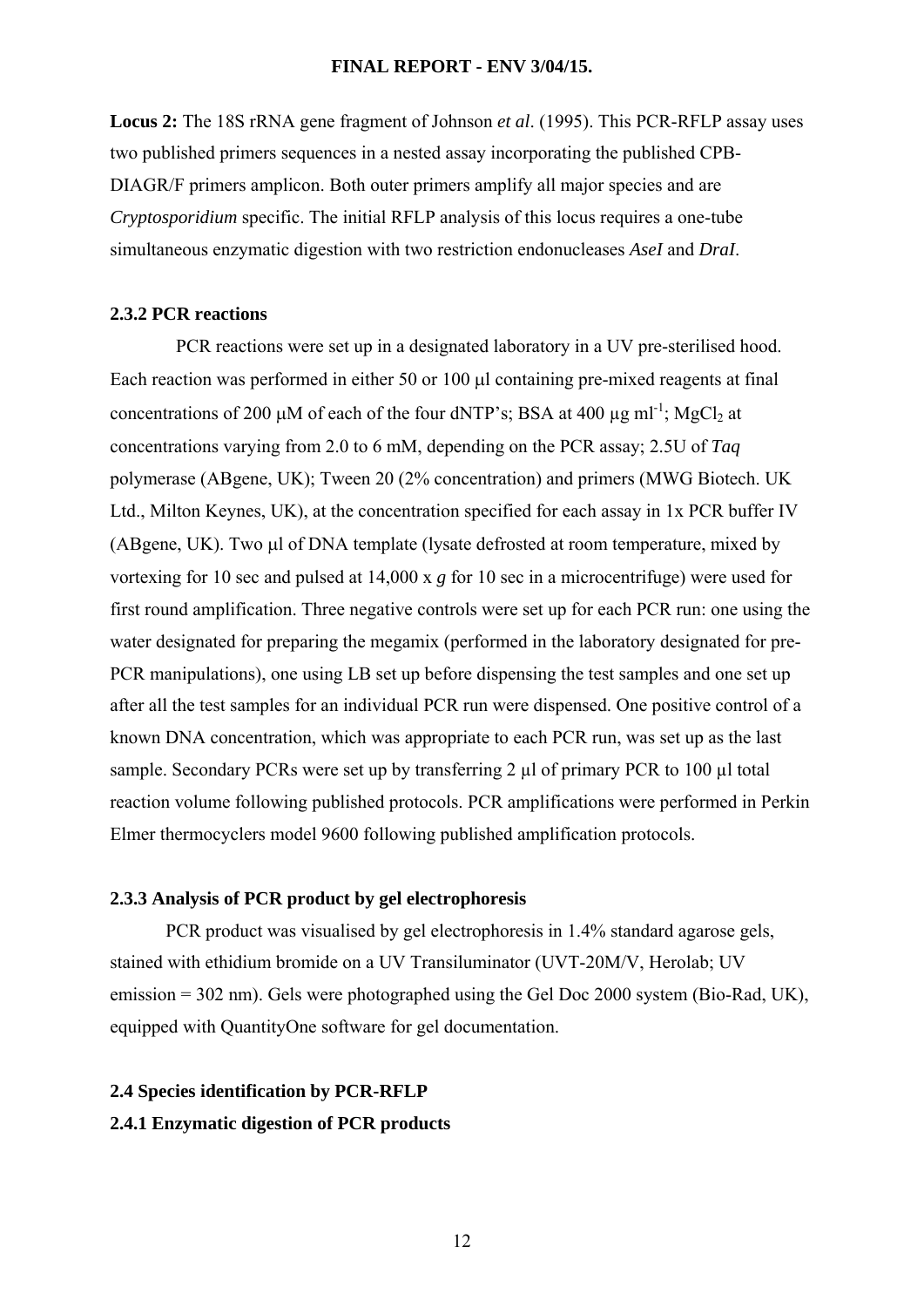Restriction enzymes *DraI*, *SspI* and *DdeI* (Invitrogen, UK) and *AseI* and *MboII*  (NewEngland Biolabs, UK) were used according to the manufacturer's instructions. Twenty microlitres of PCR product were digested with 20U of each enzyme in a total volume of 50 μl in the appropriate buffer provided by the manufacturer. Digestions were completed at 37°C for  $1 - 2$  h and the digested products were resolved in 2% standard agarose gels. When simultaneous digestion with *DraI* and *AseI* was performed, NE buffer 3 (NewEngland Biolabs, UK) was used. This provides 100% efficiency of digestion with *AseI* and approximately 85% with *DraI*. Gel image documentation was as described in section 2.3.3.

## **2.4.2 Interpretation of RFLP patterns and sequential digestions**

 **Locus 1.** Interpretation of RFLP profiles obtained by separate digestion of amplicons with restriction enzymes *AseI* and *SspI* was as published by Xiao *et al*. (1999). The enzymes *DdeI* and *MboII* were used, respectively, to differentiate between *C. muris* and *C. andersoni* and between *C. parvum*, *C. bovis* and the deer-like genotype (Feng *et al*., 2006).

 **Locus 2.** Interpretation of RFLP profiles obtained by simultaneous digestion of CPB-DIAG amplicons with restriction enzymes *AseI* / *DraI* obtained was as published by Nichols *et al*. (2003). The enzymes *DdeI* and *MboII* were used, respectively, to differentiate between *C. muris* and *C. andersoni* and between *C. parvum*, *C. bovis* and the deer-like genotype (Feng *et al*., 2006). The enzyme *SpeI* was used to differentiate between *C. meleagridis* / ferret / mouse genotypes from the cervine genotype. The group *C. meleagridis* / ferret / mouse / cervine genotypes have identical patterns on digestion with *AseI* / *DraI* , however, only the cervine genotype possess sites for the restriction enzyme *SpeI*.

## **2.5 Amplicon sequencing**

 Sequence analysis of amplicons obtained with locus 2 was performed on selected samples, initially, to confirm the species or genotypes identified by RFLP and later to attempt to elucidate dubious results and new RFLP patterns that may represent unknown genotypes. Only samples containing a single species or genotype, as determined by RFLP analysis, were selected for sequencing. Sequencing was performed in an automated DNA sequencer, the Licor L4200-L2 (MWG-Biotech, Milton Keynes, UK) using the dye terminator technology with the forward primer (CPB-DIAGF) tagged with the 700-nm infrared dye and reverse primer (CPB-DIAGR) tagged with the 800-nm infrared dye (MWG-Biotech, Milton Keynes UK). Purification of amplicons for sequencing and gel sequencing runs was as previously described (Clarke *et al.,* 2001).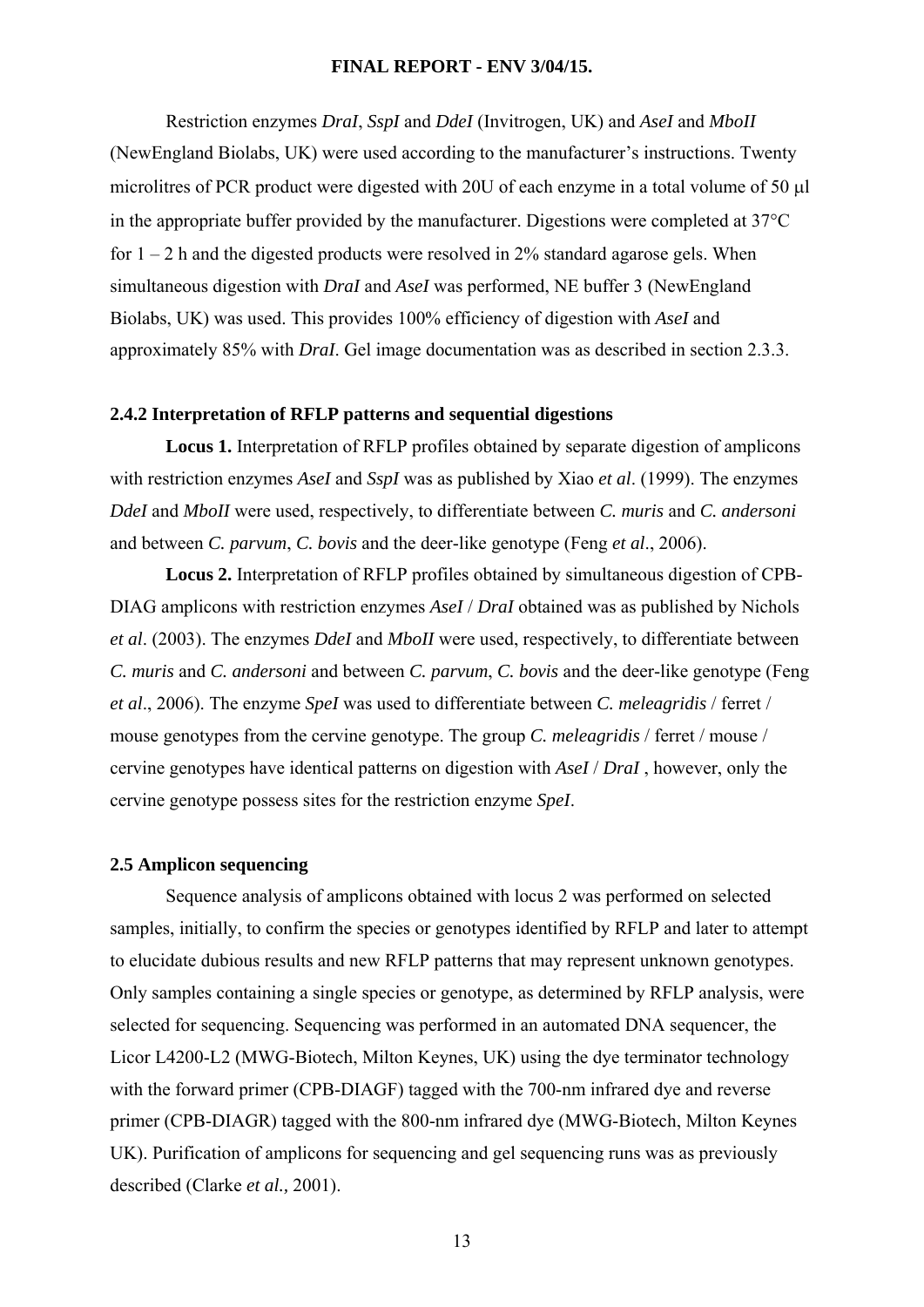## **2.6 Creation of the database**

 During the initial stages of the project a database was created using the software programme Microsoft Excel. A copy of the completed database is attached to this report.

## **3. RESULTS**

## **3.1 Overall sensitivity of PCR assays**

 The number of slides received at the SPDL totalled 1063. Of these, 16 could not be analysed; 15 were broken in transit and 1 was recorded as being sent but was not received at SPDL. The total number of samples analysed and the frequency of positive PCR outcomes for the two assays defined as Xiao-locus 1 and DIAG-locus 2 is shown in Table 1. Overall, the total number of samples that yielded a positive PCR result using at least one of the two loci selected was 658 (62.8%). As shown in Table 1, PCR results using locus 2 produced a higher number of positives (55.1%) compared with locus 1 (33.2%).

|              | Xiao-locus 1  |               | <b>DIAG-locus 2</b> |               |  |
|--------------|---------------|---------------|---------------------|---------------|--|
| <b>PCR</b>   | No. of slides | $\frac{6}{6}$ | No. of slides       | $\frac{6}{9}$ |  |
| $+ve$        | 348           | 33.2          | 577                 | 55.1          |  |
| $-ve$        | 646           | 61.7          | 426                 | 40.7          |  |
| weakly $+ve$ | 53            | 5.1           | 44                  | 4.2           |  |
| <b>Total</b> | 1047          |               | 1047                |               |  |

**Table 1. PCR positives using Xiao or Diagnostic primers** 

 $+ve =$  sufficient amplicon observed on gel for RFLP analysis

 $-ve = no$  amplicon on gel

weakly +ve = amplicon of the expected size however, at an insufficient concentration for RFLP analysis.

 Samples that yielded weakly +ve results with both PCR assays could not be analysed by RFLP and the identification of the oocyst(s) were to the genus level only. These were recorded on the database as *Cryptosporidium* sp.

Slides that were PCR-negative at both loci  $(37.1\%; n = 389)$  contained low number of oocysts ranging from 0 (1%,  $n = 4$ ), 1 oocyst per slide (58.7%,  $n = 229$ ), 2 to 6 oocysts per slide (38%,  $n = 148$ ) to 7 to 31 oocysts per slide (2%,  $n = 8$ ).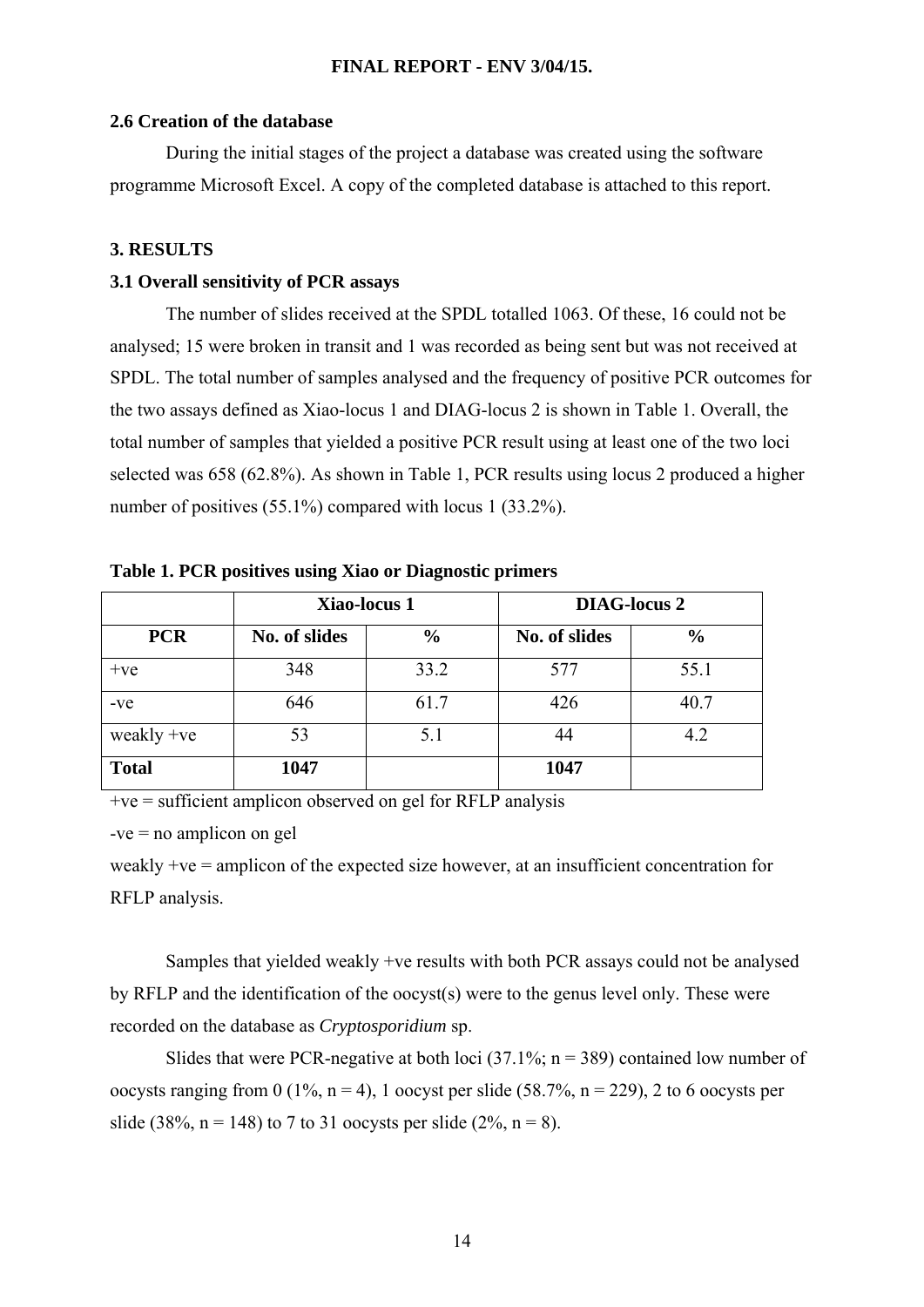## **3.2 Analysis of raw and final waters and sensitivity of the PCR assays**

 Of the total 1047 water samples analysed 456 were from raw water sources (43.5 %) and 591 were from final water sources (56.4 %). Table 2 shows the distribution of the PCR results at both loci in raw and final water types.

| <b>PCR</b>     | Raw         |             | Final       |             |
|----------------|-------------|-------------|-------------|-------------|
| <b>Results</b> | <b>DIAG</b> | <b>Xiao</b> | <b>DIAG</b> | <b>Xiao</b> |
| $+ve$          | 281         | 178         | 296         | 170         |
| $-ve$          | 160         | 250         | 266         | 396         |
| weakly $+ve$   |             | 28          | 29          |             |
| Total no. of   |             |             |             |             |
| slides         | 456         |             | 591         |             |

 $+ve$  = sufficient amplicon observed on gel for RFLP analysis

-ve = no amplicons on gel

weakly +ve = amplicon of the expected size however, at insufficient concentration for RFLP analysis. When a sample yielded weakly +ve results with both PCR assays no RFLP could be performed and the identification of the oocyst(s) was to the genus level only. This was recorded on the database as *Cryptosporidium* sp.

 The PCR results in Table 2 indicate that the Xiao –locus 1 assay successfully amplified 39% and 28.8% of raw and final waters, respectively. The DIAG-locus 2 assay amplified a larger number of samples, 61.6% and 51.1%, in raw and final waters, respectively.

## **3.3 Distribution of oocyst numbers on slides**

 On receipt at SPDL, slides were re-examined and oocysts enumerated. The number of nuclei per oocyst enumerated by DAPI staining was identified whenever possible and the results noted in the database. The presence of oocysts larger than 4-5 μm was noted as "large oocysts" whenever they were observed. Table 3 shows the distribution of slides according to the number of oocysts they contained [(as enumerated at SW and including *Cryptosporidium* like bodies (clb) which will include oocysts that were >4-5 μm].

 From five slides that contained no observable oocysts, one resulted in positive PCR amplification with both assays. Most slides  $(63.6\% \text{ n} = 666)$  contained 1 - 2 oocysts. The Xiao-locus 1 and DIAG-locus 2 PCRs amplified 27.8% and 46.8% of slides containing 1-2 oocysts, respectively.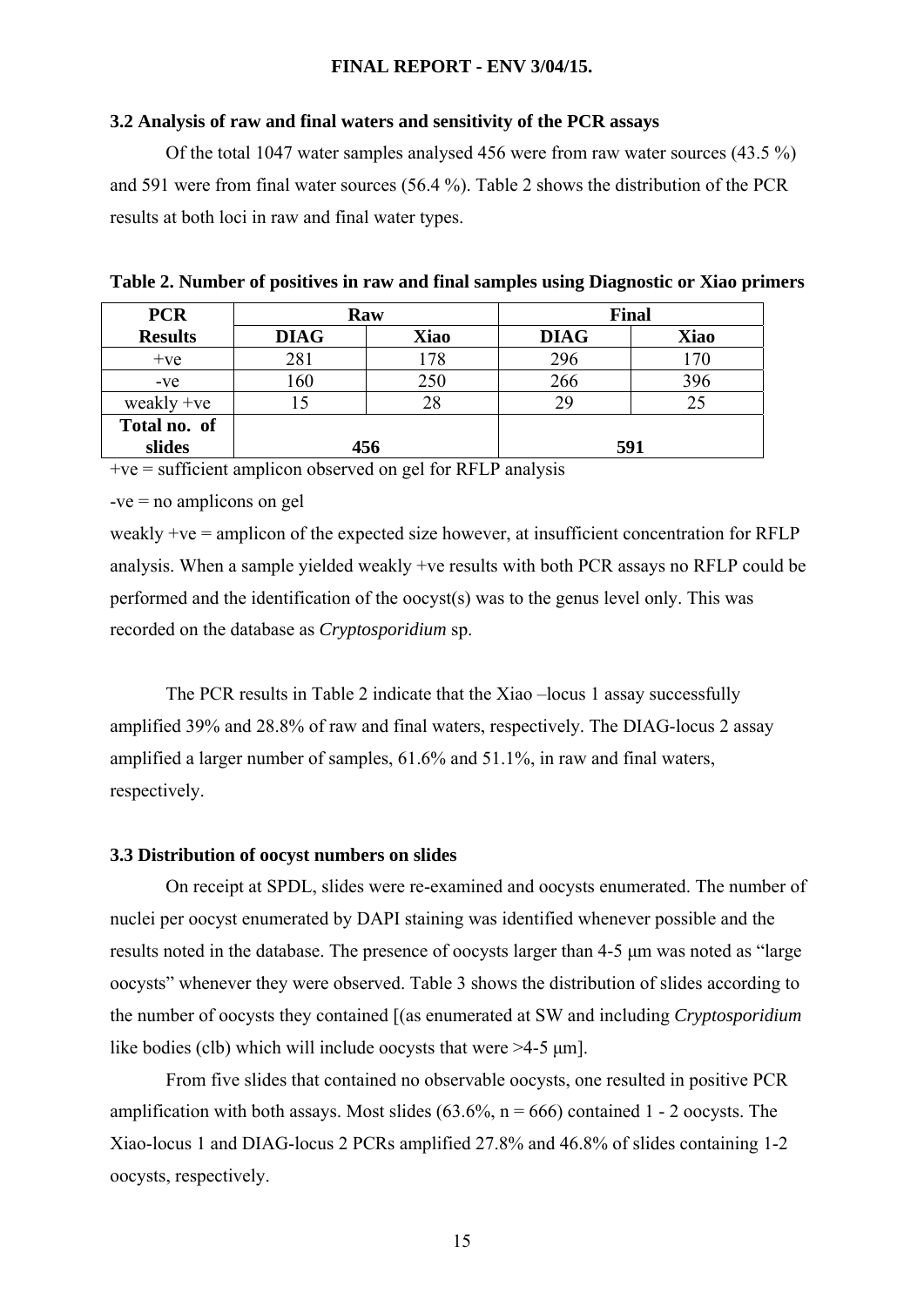|                |                |                  |                          | <b>DIAG PCR</b> |                              | <b>Xiao PCR</b> |
|----------------|----------------|------------------|--------------------------|-----------------|------------------------------|-----------------|
| No. of         | No. of         | <b>Frequency</b> | $-ve$                    | $+ve$           | -ve                          | $+ve$           |
| oocysts        | samples        | $\frac{0}{0}$    |                          | (weakly         |                              | $(weakly +ve)$  |
| on slides      |                |                  |                          | $+ve)$          |                              |                 |
| (SW)           |                |                  |                          |                 |                              |                 |
| none           | $\overline{5}$ | 0.5              | $\overline{4}$           | $\mathbf{1}$    | $\overline{4}$               | $\mathbf{1}$    |
| 1              | 463            | 44.2             | 249                      | 194(20)         | 327                          | 118(18)         |
| $\overline{2}$ | 203            | 19.4             | 76                       | 118(9)          | 126                          | 67(10)          |
| $\overline{3}$ | 111            | 10.6             | 42                       | 68(1)           | 64                           | 36(11)          |
| $\overline{4}$ | 68             | 6.5              | 26                       | 39(3)           | 37                           | 29(2)           |
| 5              | 36             | 3.4              | 6                        | 29(1)           | 17                           | 17(2)           |
| 6              | 37             | 3.5              | 13                       | 23(1)           | 23                           | 12(2)           |
| $\overline{7}$ | 15             | 1.4              | $\mathbf{1}$             | 13(1)           | 5                            | 9(1)            |
| $\overline{8}$ | 12             | $\overline{1.1}$ | $\overline{3}$           | 7(2)            | 6                            | 4(2)            |
| $9 - 18$       | 41             | 3.9              | 5                        | 32(3)           | 25                           | 14(2)           |
| $20 - 49$      | 26             | 2.5              | $\mathbf{1}$             | 23(2)           | 9                            | 16(1)           |
| 51-100         | 15             | 1.4              | $\boldsymbol{0}$         | 15              | $\overline{3}$               | 12(1)           |
| 101-397        | 13             | 1.2              | $\overline{0}$           | 13              | $\mathbf{1}$                 | 11(1)           |
| 860            | $\mathbf{1}$   | 0.09             | $\blacksquare$           | $\mathbf{1}$    | $\qquad \qquad \blacksquare$ | $\mathbf{1}$    |
| 4256           | $\mathbf{1}$   | 0.09             | $\overline{\phantom{0}}$ | $\mathbf{1}$    | -                            | $\mathbf{1}$    |
| Total no.      | 1047           |                  |                          |                 |                              |                 |
| of samples     |                |                  |                          |                 |                              |                 |

**Table 3. PCR positives using the Diagnostic or Xiao primers based upon the number of oocysts.** 

Slides containing >200 oocysts were final waters from the following sites: ARDGOUR\_FNC (219 oocysts, 30/08/05); WATERSTEIN\_FNC (219 oocysts, week 28/08/05-01/09/05); ARDGOUR\_FNC (257 oocysts, week 27/10/05-02/11/05); ARDGOUR\_FNC (295 oocysts, 13/10/05-20/10/05); ARDGOUR\_FNC (358 oocysts, week 02/09/05-08/09/05 ); ARDGOUR\_FNC (346 oocysts, 02/09/05-08/09/05), Skye (397 oocysts, from 23/08/05); WATERSTEIN\_FNC (4256 oocysts, week 15/09/05- 21/09/05); WATERSTEIN\_FNC (860) oocysts, week 15/09/05- 21/09/05).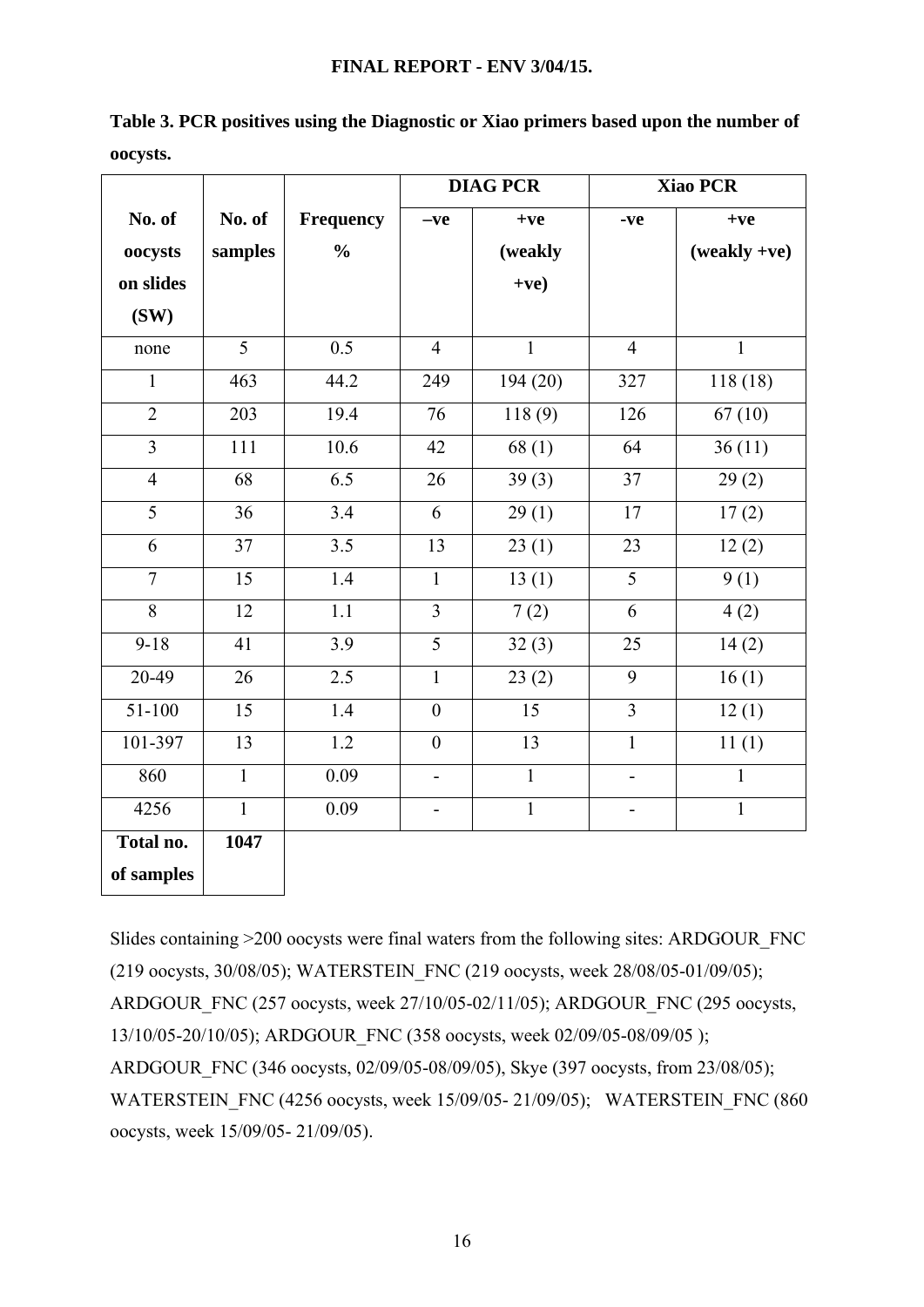## **3.4 Identification and distribution of** *Cryptosporidium* **species / genotypes in raw and final waters**

 Table 4 shows the frequency of species and *genotypes* present in raw and final waters. The most frequently observed species were *C. andersoni*, *C. parvum* and the *Cryptosporidium* cervine genotype in both raw and final waters. Overall, oocysts from 601 slides could be genotyped (excludes 389 PCR negatives, 16 not available and 41 still to be sequenced).

**Table 4. Frequency (%) of** *Cryptosporidium* **species / genotypes present in raw and final water slides (n = 601) present either as single or mixed species.** 

|                                     | Raw                 |                | Final            |                  |  |
|-------------------------------------|---------------------|----------------|------------------|------------------|--|
| <b>Species</b>                      | No. of slides       |                | No. of slides    |                  |  |
|                                     | containing the      | $\frac{0}{0}$  | containing the   | $\frac{0}{0}$    |  |
|                                     | species (species in |                | species (species |                  |  |
|                                     | mixtures)           |                | in mixtures)     |                  |  |
| C. andersoni                        | 114(21)             | 22.5           | 24(12)           | 6.0              |  |
| C. baileyi                          | 8(7)                | 2.5            | 12(6)            | 3.0              |  |
| $C.$ parvum $*$                     | 48 $(21)$           | 11.5           | 25(37)           | 10.3             |  |
| C. bovis                            | $\overline{2}$      | 0.3            | 5                | 0.8              |  |
| C. hominis                          | 7(5)                | 2.0            | 7(6)             | 2.2              |  |
| C. muris                            | 2(2)                | 0.7            | $\overline{2}$   | 0.3              |  |
| Cryptosporidium muskrat genotype I  | 1                   | 0.2            | 1(2)             | 0.5              |  |
| Cryptosporidium muskrat genotype II | $\overline{2}$      | 0.3            | 9(9)             | 3.0              |  |
| Cryptosporidium cervine genotype    | 27                  | 4.5            | 49 $(13)$        | 10.3             |  |
| Cryptosporidium opossum genotype I  | $\mathbf{1}$        | 0.2            | 1(2)             | 0.5              |  |
| Cryptosporidium sp.                 | 13                  | 2.1            | 41               | 6.8              |  |
| Cryptosporidium deer-like genotype  | $\overline{0}$      | $\theta$       | $\overline{3}$   | $\overline{0.5}$ |  |
| Similar to WS68**                   | $\mathbf{1}$        | 0.2            | $\overline{0}$   | $\overline{0}$   |  |
| Similar to W15 storm waters***      | $\overline{0}$      | $\overline{0}$ | 1                | 0.2              |  |
| Mixture of species                  | 52                  | 8.6            | 100              | 16.6             |  |
| Wild type****                       | 9                   | 1.5            | 11(20)           | 5.1              |  |
| Cryptosporidium SW1                 | 2(10)               | 2.0            | 10(45)           | 9.1              |  |
| Cryptosporidium SW2                 | 1(10)               | 1.8            | 6(27)            | 5.5              |  |
| Cryptosporidium SW3                 | $\mathbf{1}$        | 0.2            | (2)              | 0.3              |  |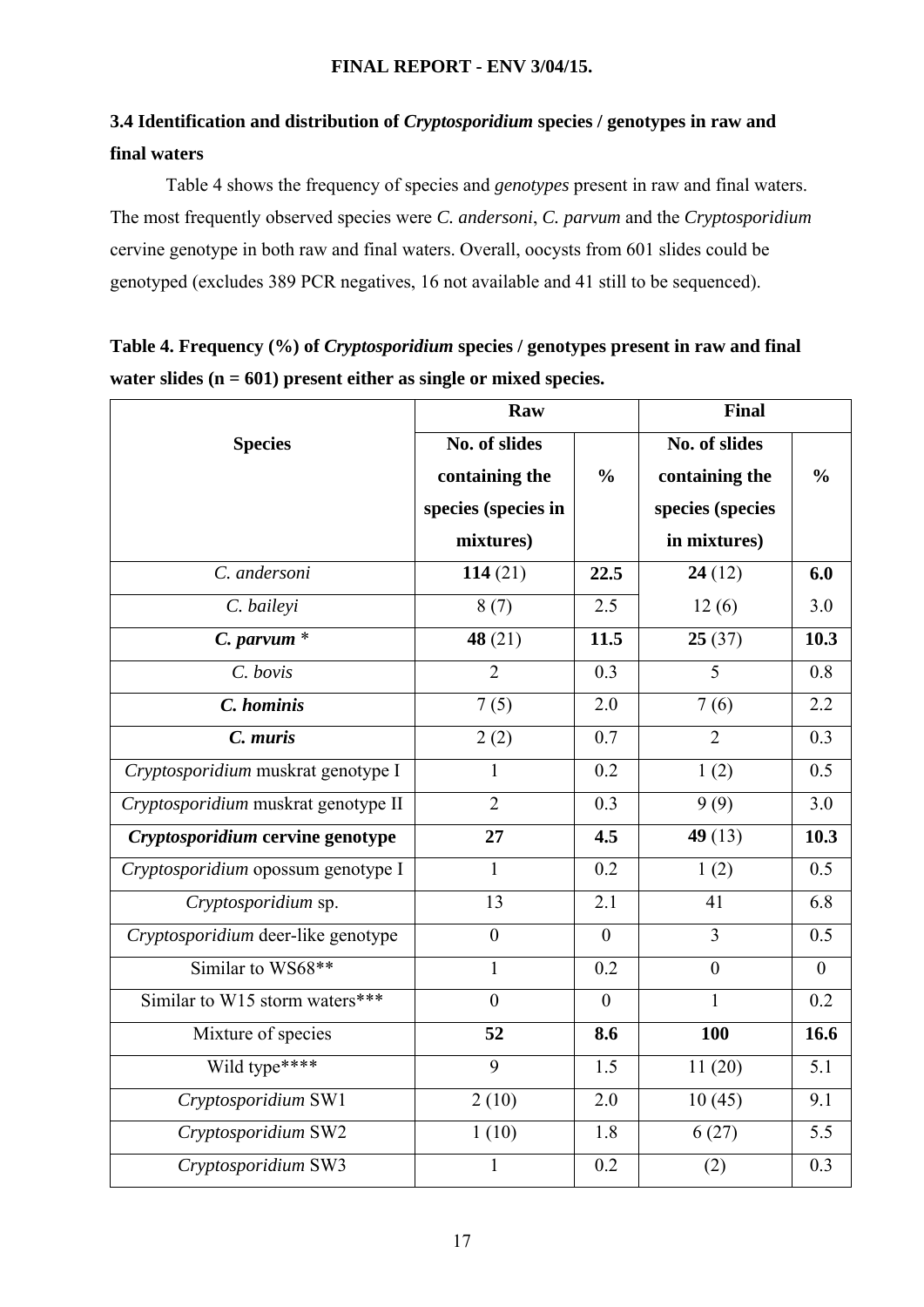|                     | Raw                                                                 |               | Final                                                               |               |
|---------------------|---------------------------------------------------------------------|---------------|---------------------------------------------------------------------|---------------|
| <b>Species</b>      | No. of slides<br>containing the<br>species (species in<br>mixtures) | $\frac{6}{9}$ | No. of slides<br>containing the<br>species (species<br>in mixtures) | $\frac{6}{6}$ |
| Cryptosporidium SW4 | $\left( 4\right)$                                                   | 0.7           | (10)                                                                | 1.7           |
| Cryptosporidium SW5 | $\theta$                                                            | $\theta$      | (1)                                                                 | 0.2           |
| Cryptosporidium SW6 | $\theta$                                                            | $\theta$      |                                                                     | 0.3           |

\* *C. parvum* ribosomal type B oocysts were identified in 3 raw water slides and in 1 final water slide. All the remaining *C. parvum* oocysts were of ribosomal type A. \*\*98% identity with **WS68** (GenBank AF424811) 353/358 bp. (Ward, et al., 2002). \*\*\*\*93% identity with **W15** (GenBank AY737563 05-SEP-2006) 328/350 bp. (Jiang *et al*., 2005). 94% identity with a pig genotype (GenBank EF489038 03-APR-2007) 330/351 bp. (Zintl, A., Neville, D., Maguire, D., Fanning, S., Mulcahy, G., Smith, H.V. and De Waal, T. Prevalence of *Cryptosporidium* species in conventionally farmed pig in Ireland. Unpublished \*\*\*\*Slides containing oocysts classified as wild type corresponds to a group of 16 samples that still needs to be sequenced since the RFLP profile obtained with the DIAG assay is unknown and the Xiao assay PCR results were negative.

 All species that occur in cattle: *C. parvum*, *C. andersoni*, *C. bovis* and the *Cryptosporidium* deer-like genotype were present on the slides at varying frequencies (Table 4). Human-infectious species / genotypes occurred in Scottish final waters. The major *Cryptosporidium* species infectious to humans that were identified in final waters were *C. parvum* (10.3%) and *C. hominis* (2.2%). Minor species that infect humans and found in final waters were *Cryptosporidium* cervine genotype (10.3%) and *C. muris* (0.3%).

 *Cryptosporidium* SW1 – SW6 are in a group of genotypes with RFLP patterns that are recurrent in the waters but most frequently they appear as mixtures isolated from slides (see database). The RFLP pattern obtained with the Xiao-locus 1 assay is more discriminatory with these samples and efforts are directed to the further characterisation of these putative new genotypes by digestion with restriction enzymes other than the *AseI* and *SspI* and sequencing analysis of amplicons.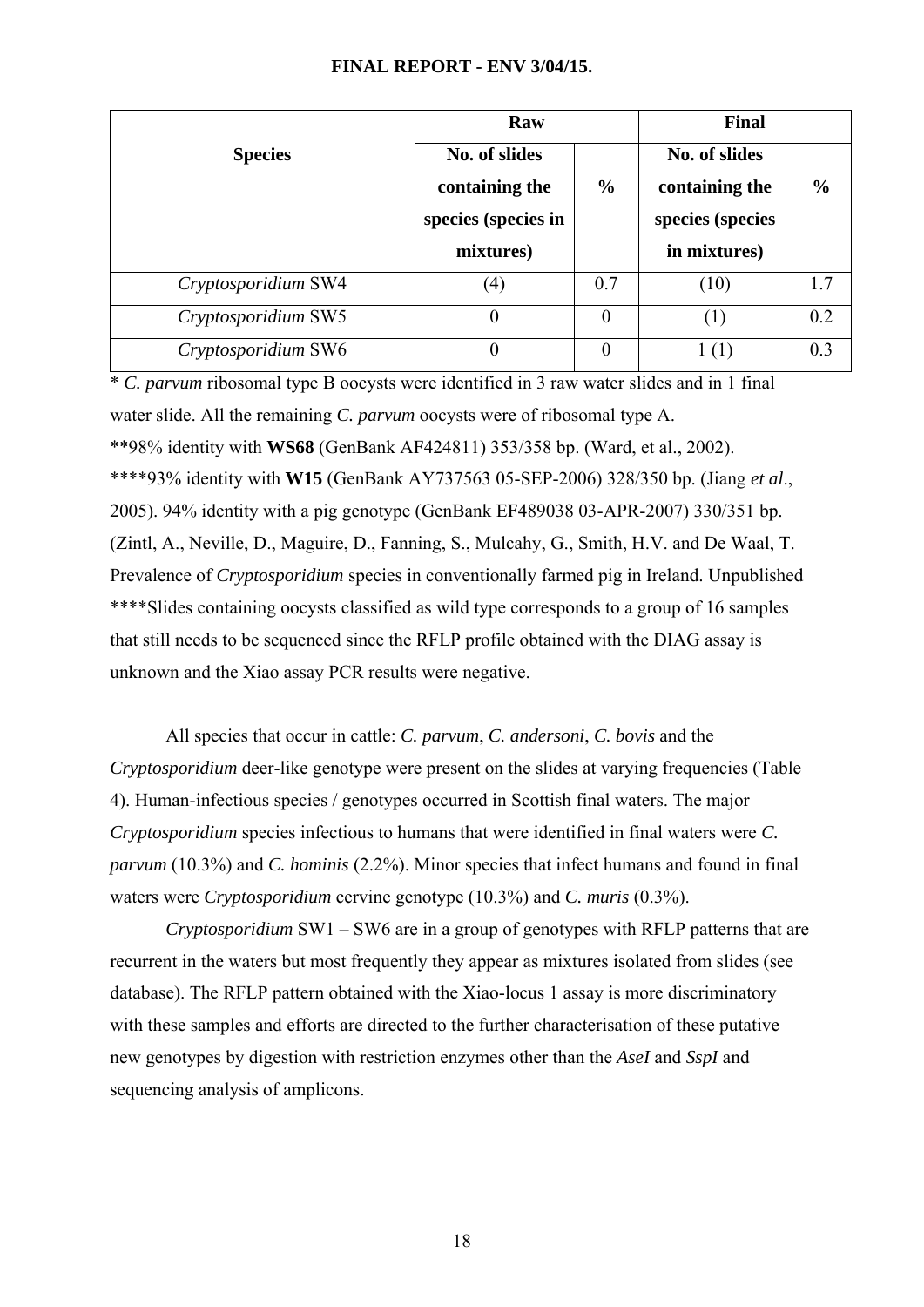| <b>Species</b>                      | <b>Major host species</b>   | <b>Minor host species</b> |
|-------------------------------------|-----------------------------|---------------------------|
| C. andersoni                        | Cattle, Bactrian camels,    | <b>NK</b>                 |
|                                     | sheep                       |                           |
| C. baileyi                          | Chickens, turkeys, birds    | <b>NK</b>                 |
| C. parvum                           | Most mammals including      |                           |
|                                     | humans, calves, sheep,      |                           |
|                                     | goats, deer, horses, racoon |                           |
| C. bovis                            | Cattle                      | <b>NK</b>                 |
| C. hominis                          | Humans, monkeys             | Dugong, cattle, sheep     |
| C. muris                            | Rodents, Bactrian camels,   | humans                    |
|                                     | bilbies                     |                           |
| Cryptosporidium muskrat genotype I  | muskrats                    | <b>NK</b>                 |
| Cryptosporidium muskrat genotype II | muskrats                    | <b>NK</b>                 |
| Cryptosporidium cervine genotype**  | White-tailed deer, Mouflon  | <b>NK</b>                 |
|                                     | sheep, blesbok, nyala,      |                           |
|                                     | lemurs and humans           |                           |
| Cryptosporidium opossum genotype I  | Opossum, fox                | <b>NK</b>                 |
| Cryptosporidium deer-like genotype  | Post-weaned calves          | <b>NK</b>                 |

**Table 5. Known** *Cryptosporidium* **species / genotypes present in raw and final water slides and possible host species\*.** 

\*Xiao and Ryan, 2004; Zhou *et al*., 2004; Appelbee *et al*., 2005.

 $NK = not known$ 

\* \*The cervine genotype has been described in all the host species in table 5 however, little is known about the major / minor hosts for this genotype.

## **Initial investigation into the geographical distribution of** *Cryptosporidium* **species / genotypes**

 Both the nature of this trial and the skew of the SW Routine *Cryptosporidium* Monitoring Programme (in order to generate oocyst contamination data at previously untested sites) prevented us from maximising geographical and temporal information on oocyst occurrence in Scottish Water. Initial analyses indicated the following outcomes:

• Certain species are very closely associated with geographical location however, this is not the case at all sites sampled. *C. andersoni* occurred more frequently in samples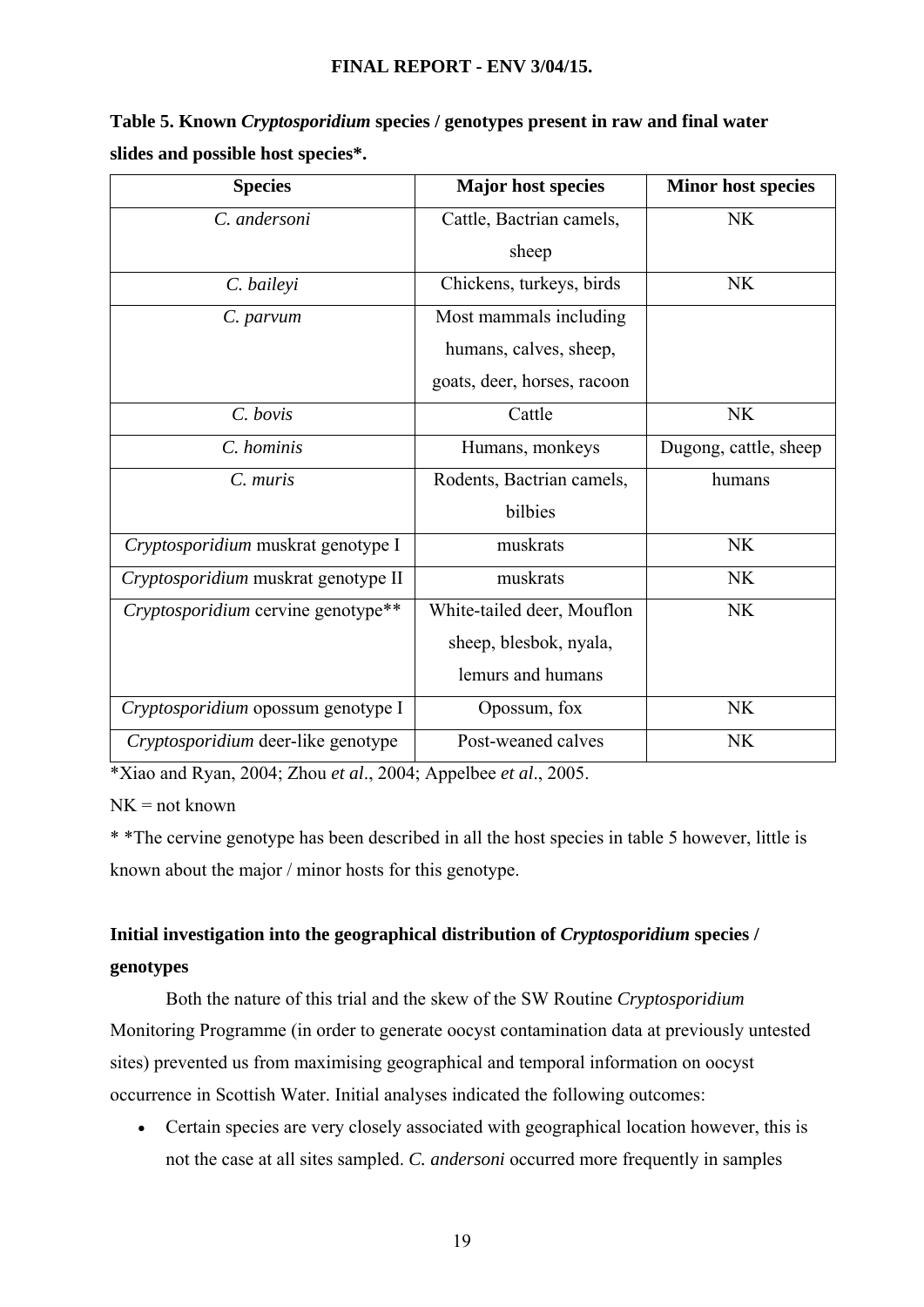from the north east and south central Scotland. There were more mixtures of species / genotypes in samples from the north of Scotland.

 *C. parvum* occurred more frequently between July and September, *C. baileyi* was mostly present during July to December and *C. andersoni* peaked in the winter months before declining in number.

## **4. CONCLUSIONS**

- 1. With few notable exceptions, *Cryptosporidium* oocysts occur in low abundance in both raw and final water samples in the samples analysed.
- 2. PCR inhibitors prevented PCR amplification in some oocyst positive samples. One oocyst negative sample produced an amplicon using both assays, probably because of the presence of naked DNA in the sample.
- 3. We compared assay sensitivity in raw and final water concentrates at two 18S rRNA loci. the **Diag – locus 2** assay was more sensitive than the **Xiao – locus 1** assay in both raw and final water concentrates (39% and 28.8% of raw and final waters, and 61.6% and 51.1% of raw and final waters, respectively).
- 4. The predominant species identified in raw and final waters were *C. andersoni*, *C. parvum* and the *Cryptosporidium* cervine genotype. *C. parvum* and the *Cryptosporidium* cervine genotype are infectious to humans.
- 5. We identified 6 putative new *Cryptosporidium* species / genotypes (SW1 SW6) which we are characterising further.
- 6. Certain geographical locations were very closely associated with certain species.
- 7. There were some relatedness between season and species.
- 8. This is the first study conduced to determine the species / genotype of *Cryptosporidium* in Scottish waters and the outcomes highlight the importance of an effective multidisciplinary approach to the study.

## **5. REFERENCES**

Anonymous. (1998). Cryptosporidium in water supplies. Third Report of the Group of Experts; Chairman, Professor Ian Bouchier. Department of the Environment, Transport and the Regions, Department of Health. London, ISBN 1 85112 131 5. HMSO. 171pp.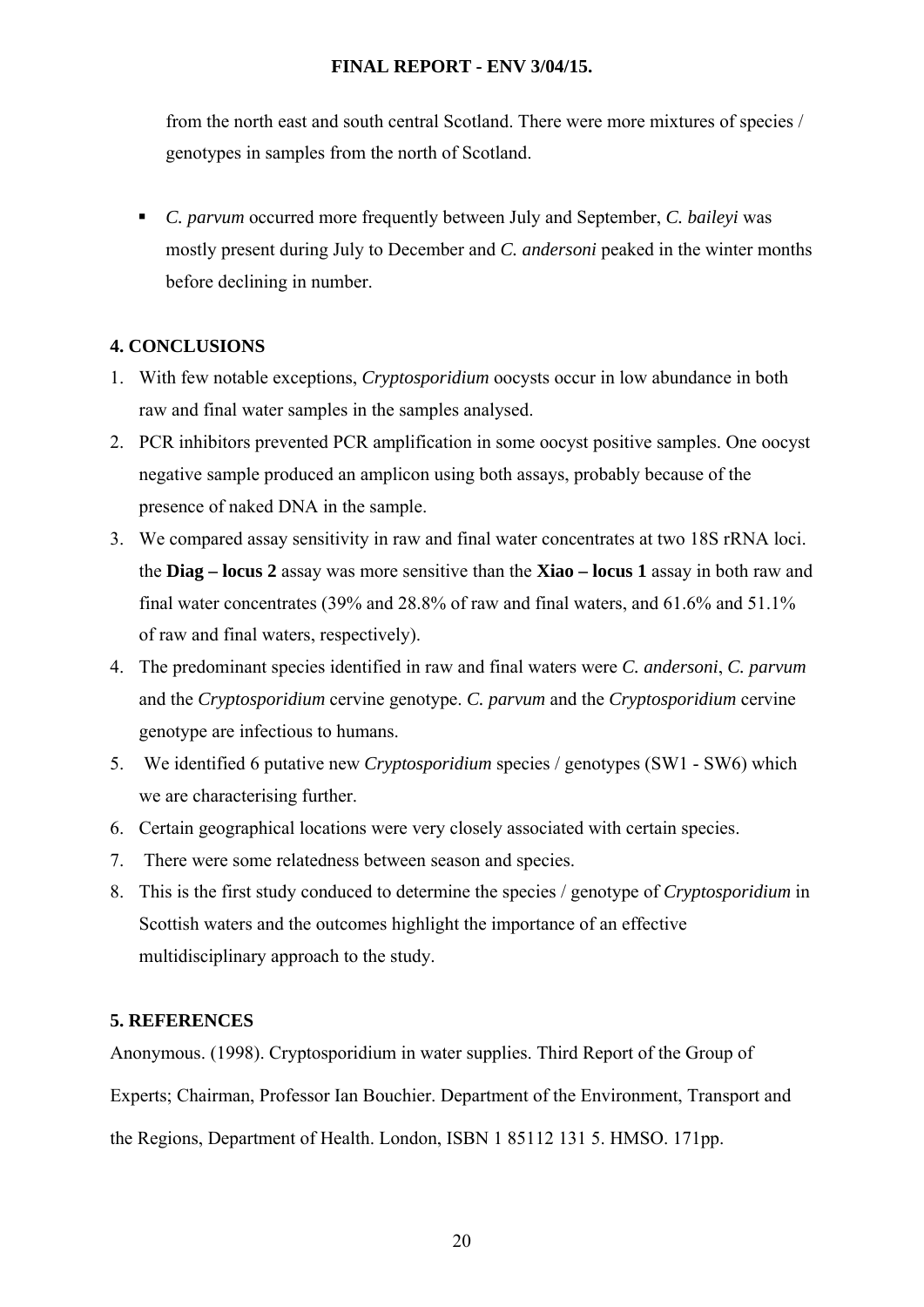Anonymous. (2005). DWI Information letter 2005. The Water Supply (Water Quality) (Amendment) Regulations 2000, SI No. 3184 England and 2001, SI No. 3911 (W.323) Wales: *Cryptosporidium* in Water Supplies: Laboratory and Analytical Procedures. Part 2, June 2005. Protocol containing Standard Operating Protocols (SOPs) for the monitoring of Cryptosporidium oocysts in water supplies. UK Drinking Water Inspectorate. [Online] [www.dwi.detr.gov.uk](http://www.dwi.detr.gov.uk/)

Cacciò, S.M., Thompson, R.C.A., McLauchlin, J., Smith, H.V., 2005. Unravelling *Cryptosporidium* and *Giardia* epidemiology. *Trends in Parasitology*, 21, 430-437.

Chappell, C.L., Okhuysen, P.C., Sterling, C.R. and DuPont, H.L. (1996). *Cryptosporidium parvum*: intensity of infection and oocyst excretion patterns in healthy volunteers. *Journal of Infectious Diseases* **173,** 232-236.

Chappell, C.L., Okhuysen, P.C., Sterling, C.R., Wang, C., Jakubowski, W. and DuPont, H.L. (1999). Infectivity of *Cryptosporidium parvum* in healthy adults with pre-existing anti-*C.parvum* serum immunoglobulin G. *American Journal of Tropical Medicine and Hygiene* **60,** 157-164.

Chappell, C.L., Okhuysen, P.C., Langer-Curry, R., Widmer, G., Akiyoshi, D.E. Tanriverdi, S. and Tzipori, S. (2006). *Cryptosporidium hominis:* experimental challenge of healthy adults. *American Journal of Tropical Medicine and Hygiene*, **75,** 851-857.

Clarke, S.C., Diggle, M.A., and Edwards, G.F.S. (2001). Semiautomation of multilocus sequence typing for the characterisation of clinical isolates of *Neisseria meningitides*. *Journal of Clinical Microbiology*, **39**, 3066-3071.

DuPont, H.L., Chappell, C.L, Sterling, C.R., Okhuysen, P.C., Rose, J.B. and Jakubowski, W. (1995). 'The infectivity of *Cryptosporidium parvum* in health volunteers'. *New England Journal of Medicine* **332**, 855-859.

Fayer, R., Morgan, U. and Upton, S.J. (2000). Epidemiology of *Cryptosporidium*: transmission, detection and identification. *International Journal of Parasitology* **30**, 1305- 1322.

Feng, Y., Ortega, Y., He, G., Das, P., Xu, M., Zhang, X., Fayer, R., Gatei, W., Cama, V., and Xiao, L. (2006). Wide geographic distribution of *Cryptosporidium bovis* and the deer-like genotypes in bovines. *Veterinary Parasitology*, **144**, 1-9.

Girdwood, R.W.A and Smith, H.V. (1999). *Giardia*. In: *Encyclopaedia of Food Microbiology* (eds. R. Robinson, C. Batt & P. Patel) Academic Press, London and New York. pp. 946-954.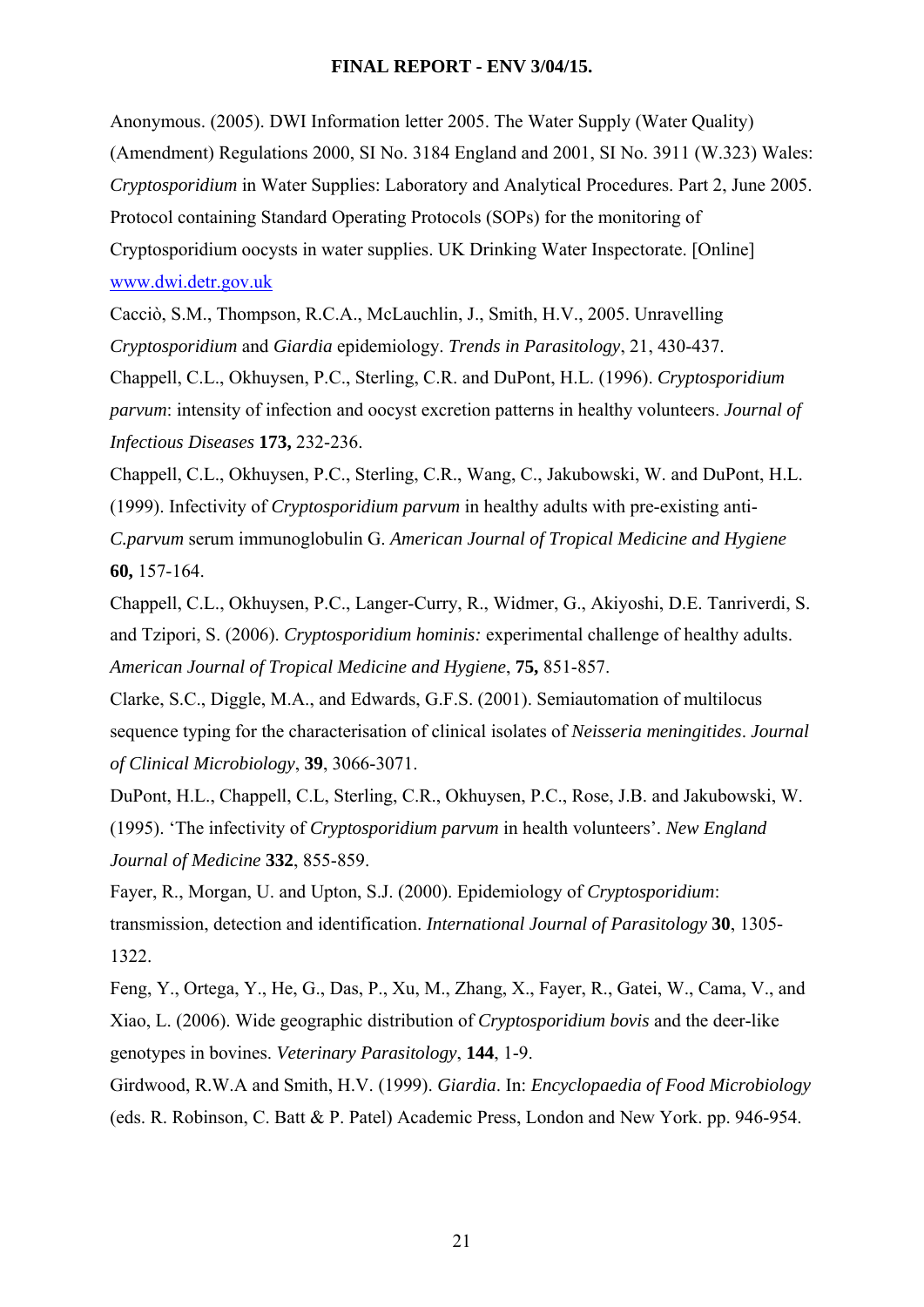Grimason, A.M., Smith, H.V., Parker, J.F.W., Bukhari, Z., Campbell, A.T. and Robertson, L.J. (1994). Application of DAPI and immunofluorescence for enhanced identification of *Cryptosporidium* spp. oocysts in water samples. *Water Research*. **28,** 733-736.

Jiang, J., Alderisio, K.A., and Xiao, L. **(**2005). Distribution of *Cryptosporidium* genotypes in storm event water samples from three watersheds in New York. *Applied and Environmental Microbiology* **71,** 4446-4454.

Johnson, D.W., Pieniazek, N.J., Griffin, D.W., Misener, L. and Rose, J.B. (1995).

Development of a PCR protocol for sensitive detection of *Cryptosporidium* in water samples. *Applied and Environmental Microbiology* **61**, 3849-3855.

Kourenti, K., Karanis, P. and Smith, H.V. (2006). Waterborne transmission of protozoan parasites: a worldwide review of outbreaks and lessons learnt. *Journal of Water and Health*. **5,** 1-38.

Lisle, J. T. and Rose, J.B. (1995). *Cryptosporidium* contamination of water in the USA and UK: a mini review. *Journal of Water SRT Aqua* **44**, 103-117.

Nichols, R.A.B., Campbell, B.M. and Smith, H.V. (2003). Identification of *Cryptosporidium*  spp. oocysts in UK noncarbonated natural mineral waters and drinking waters using a modified nested PCR-RFLP assay. *Applied and Environmental Microbiology* **69**, 4183-4189. Nichols R.A.B. and Smith, H.V. (2004). Optimisation of DNA extraction and molecular detection of *Cryptosporidium parvum* oocysts in natural mineral water sources. *Journal of Food Protection*. **67**, 524-532.

Okhuysen, P.C., Chappell, C.L., Crab, J.H., Sterling S.R., Du Pont, H.L., 1999. Virulence of three distinct *Cryptosporidium parvum* isolates for healthy adults. *Journal of Infectious Diseases* **180**, 1275-1281.

Robertson, L.J., Smith, H.V. and Ongerth, J.E. (1994). *Cryptosporidium* and cryptosporidiosis. Part 3: Development of water treatment technologies to remove and inactivate oocysts. *Microbiology Europe* **2**, 18-26.

Rose, J.B., Lisle, J.T. and LeChevallier, M. (1997). Waterborne cryptosporidiosis, Incidence, outbreaks and treatment strategies. In *Cryptosporidium* and cryptosporidiosis. (ed. Fayer, R.), Chapter 4. pp. 95-111. CRC Press, Boca Raton, Florida.

Slifco, T.R. Smith, H.V. and Rose, J.B. (2000). Emerging parasite zoonoses associated with food and water. *International Journal for Parasitology* **30,** 1379-1393.

Smith, H.V., Parker, J.F.W., Girdwood, R.W.A., Gilmour, R. A., Smith, P. G., Morris, G. P., Grimason, A.M. and Jackson, M.J. (1989). A modified method for the detection of